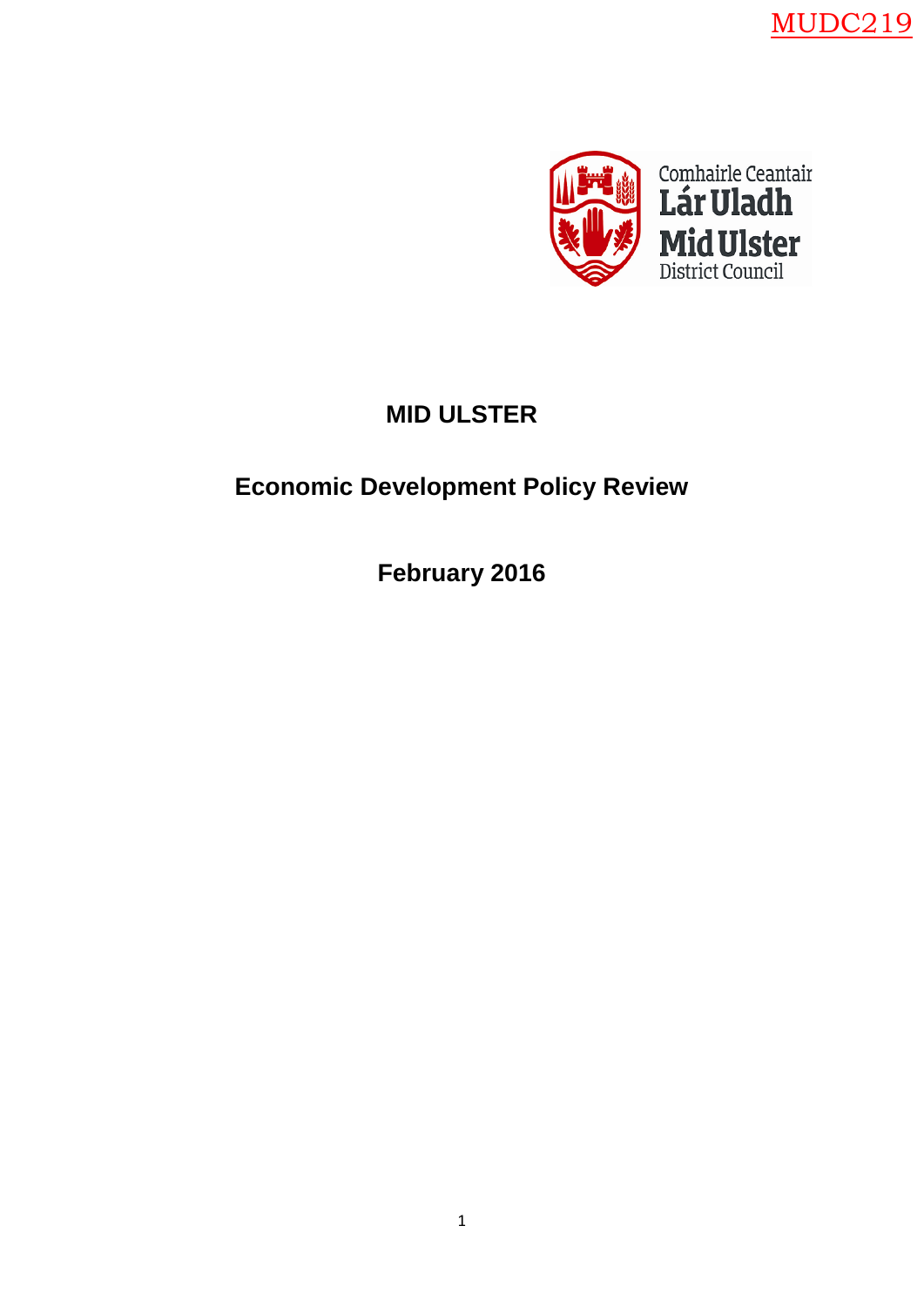- **Purpose: To provide members with an opportunity to consider existing planning policies as they pertain to Economic Development and to consider the need for alternative policies in light of the forthcoming Local Development Plan.**
- **Content: The paper provides information on:**
	- **(i) The Context of Economic Development in Mid Ulster and existing planning policies**
	- **(ii) Mid Ulster District Council (MUDC) objectives for Economic Development and the linkages between the MUDC objectives for future growth and the Sustainability Appraisal, Regional planning policy and Strategic Planning Policy Statement objectives**
	- **(iii) Consider existing policies and consider preferred and alternative policy options for Economic Development within the Local Development Plan**
- **Recommendation: That the Planning Committee notes the findings and considers how this paper shall be used to inform the Preferred Options Paper (POP) and strategic policies in the Local Development Plan (LDP)**

#### **1.0 Introduction**

- **1.1** The purpose of this paper is to inform the Planning Committee of current planning policies associated with economic development and assess whether or not they are fit for purpose against the Council's objectives regarding the promotion of economic development and whether they need to be tailored to meet local circumstances through the new Local Development Plan (LDP) 2030.
- **1.2** This paper contains an assessment of how existing planning policies relevant to economic development take account of the Regional Development Strategy 2035 (RDS 2035), the Strategic Planning Policy Statement (SPPS), Sustainability Appraisal themes and the MUDC economic objectives through the proposed LDP objectives.

#### **Legislative Context**

**1.3** Article 5 of the Planning Act (Northern Ireland) 2011 states that the creation of planning policy as part of the Plan Strategy must be done with the objective of furthering sustainable development and in so doing, must take account of policies and guidance issued by OFMDFM, DOE and DRD. Examples of such policies and guidance are, the Regional Development Strategy (RDS) 2035 and the Strategic Planning Policy Statement (SPPS).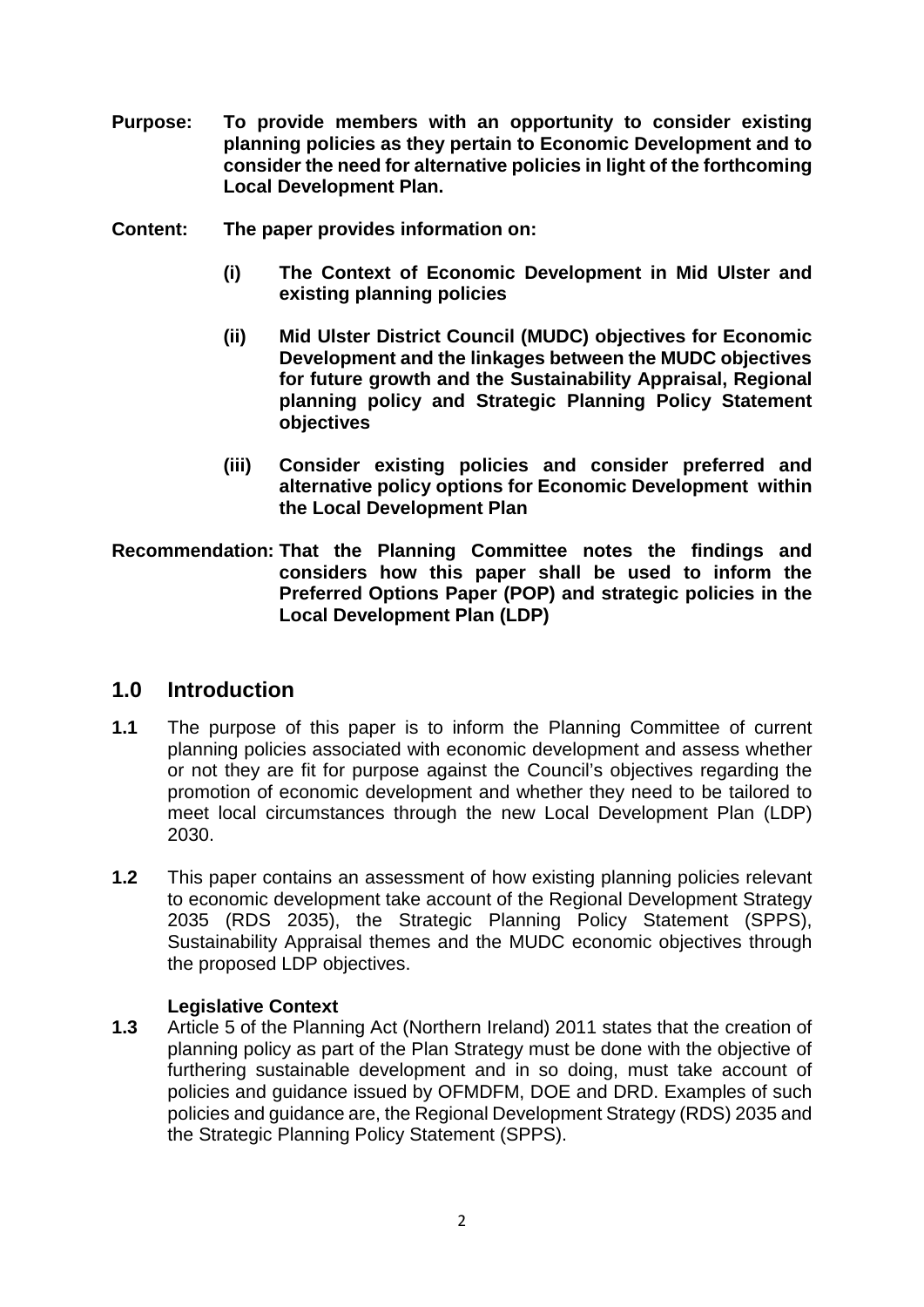# **2.0 The Objectives**

#### **(a) Mid Ulster Council**

- **2.1** Position Paper 1<sup>1</sup> outlined a number of key policy objectives that will assist the formulation of the new LDP. Of these objectives, there are a few which relate to the promotion of economic development and these are highlighted below.
	- 1. To build Cookstown, Dungannon and Magherafelt as economic and transportation hubs and as main service centres for shops, leisure activities, public administrative and community services including health and education. These are the most populated places and the town centres are the most accessible locations for people to travel including those without a car.
	- 2. To facilitate the creation of 12,000\*\*\* new jobs by 2030 at a variety of locations where they are accessible to all members of the community, including those without a private car.

\*\*\*figure has been lowered to 8,500 as per Position Paper 3, p.19

- 3. To promote diversity in the range of jobs recognising the importance of employment in the primary sector (agriculture, forestry and mining), secondary sector (industry and manufacturing) and the tertiary sector (administration, commerce, retailing and tourism).
- 4. To recognise and accommodate entrepreneurship, innovation for large, medium and small firms by attracting new firms and accommodating expanding businesses
- 5. The need to recognise the importance of self-employment and home working, particularly in rural locations.
- **2.2** The following objective of the LDP does not specifically mention the promotion of industry and employment but the general thrust of it can read across to the economic sector, particularly with relation to industries and economic enterprises in rural areas.
	- To provide for vital and vibrant rural communities whilst protecting the countryside in which they live by accommodating sustainable growth within the countryside proportionate to the extent of existing rural communities.

# **(b) Sustainability Appraisal (SA)**

**2.3** A sustainability appraisal is a systematic process which must be carried out during the preparation of a Local Development Plan in order to promote sustainable development by assessing the extent to which an emerging plan will achieve required environmental, economic and social objectives. In June of 2015[2,](#page-2-1) the Council received a paper outlining what the objectives of this process

<span id="page-2-0"></span><sup>&</sup>lt;sup>1</sup> Position Paper one, population and Growth, September 2014, Mid Ulster.

<span id="page-2-1"></span><sup>&</sup>lt;sup>2</sup> Sustainability Assessment Incorporating Strategic Environmental Assessment, Mid Ulster District Council, June 2015.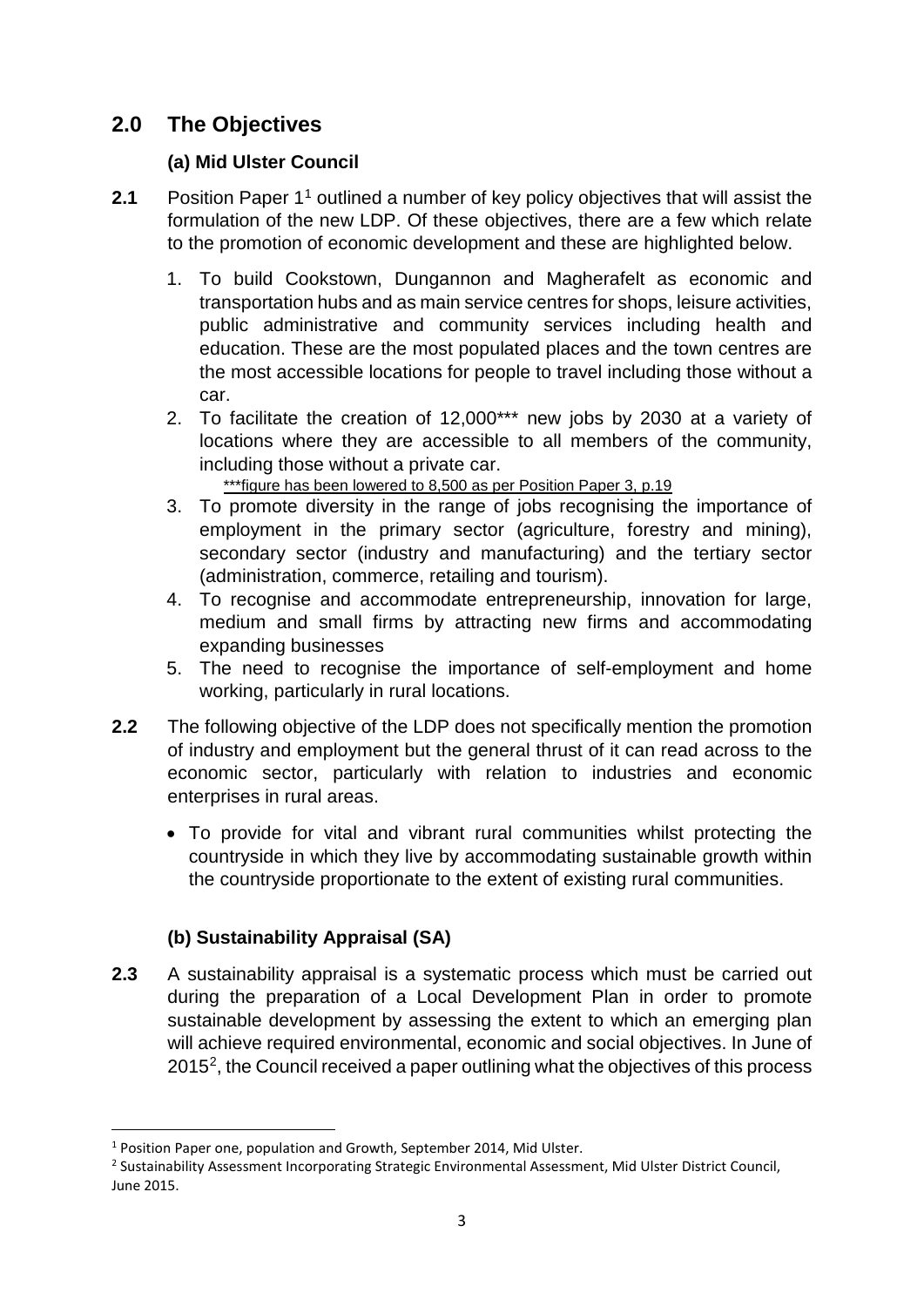would be. With specific reference to **economic growth** and according to the SA, current and future planning policies should take account of the need to;

- 1. Encourage new business start-ups and opportunities for local people
- 2. Improve business development and enhance productivity
- 3. Improve the resilience of business and the local economy
- 4. Promote growth in key sectors
- 5. Promote growth in key clusters
- 6. Enhance the image of the area as a business location.
- **2.4** Another key objective of the SA is to promote **employment** for everyone in the District. Accordingly, current and future planning policies need to;
	- 1. Reduce short and long term employment
	- 2. Provide job opportunities for those most in need
	- 3. Help improve wages
- **2.5** In the promotion of **investment**, the SA states that future planning policies must also;
	- 1. Encourage indigenous business
	- 2. Encourage inward investment
	- 3. Make land and property available for business development
- **2.6** A further objective of the SA is to increase **efficiency of movement** and accordingly, future planning policy should;
	- 1. Reduce commuting
	- 2. Increase the accessibility of work to public transport and walking and cycling routes
	- 3. Improve access between key employment areas and key transport interchanges
	- 4. Encourage rail and water based freight movement

#### **(c) Regional Development Strategy (RDS) and Strategic Planning Policy Statement (SPPS)**

- **2.7** The RDS provides an overarching strategic planning framework to facilitate and guide development in Northern Ireland. It sets out its objectives in terms of economic, social and environmental aims in order to achieve sustainable development. It has clear overarching objectives for the development of economic land and these have been fully considered when formulating the objectives of the SPPS.
- **2.8** The SPPS is a statement of the Department's policy on planning matters that should be implemented across Northern Ireland and it was formally adopted in September 2015. It has been agreed with the Northern Ireland Executive and its objectives have been judged to be in general conformity with those of the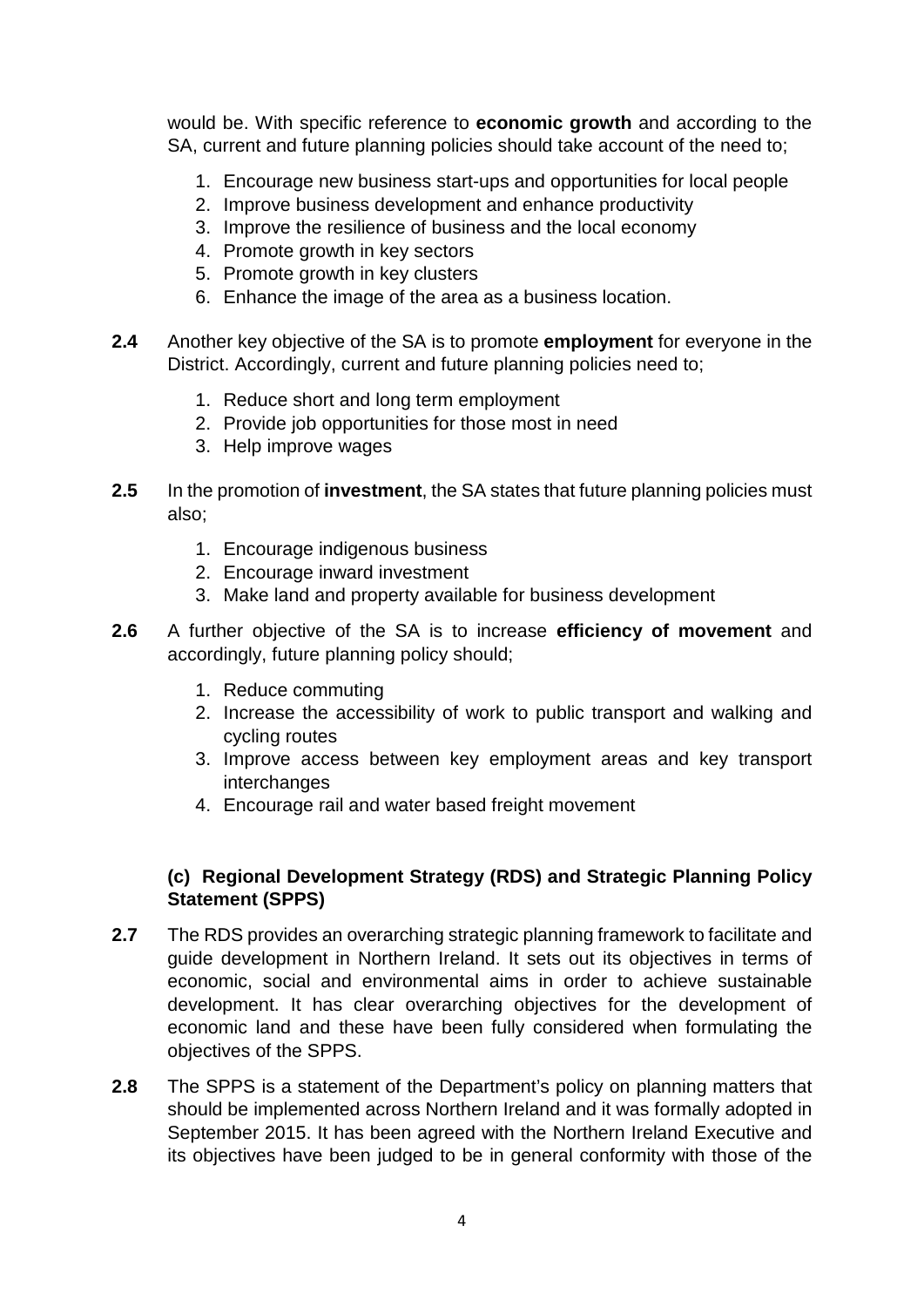RDS. The regional strategic objectives are contained within the SPPS in relation to industry and employment are as follows

- 1. Promote sustainable economic development in an environmentally sensitive manner
- 2. Tackle disadvantage and facilitate job creation by ensuring the provision of a generous supply of land suitable for economic development and a choice and range in terms of quality
- 3. Sustain a vibrant rural community by supporting rural economic development of an appropriate scale and nature;
- 4. Support the re use of previously developed economic development sites and building where they meet the needs of particular economic sectors. This will promote regeneration, create a more attractive environment and promote sustainable development by reducing the need for green field sites to be developed.
- 5. Promote mixed use development and improve integration between transport, economic development and other land uses such as housing.
- 6. Ensure a high standard of quality design for new economic development.

# **3.0 Consideration and Assessment of Planning Policy Statement 4 (PPS4)– Planning and Economic Development**

- **3.1** PPS 4 was adopted in November 2010 and supplementary guidance relating to policy PED 8 was issued in October 2012.
- **3.2** The purpose of this section is to assess the effectiveness of PPS 4 in more detail and to consider the following;
	- 1. Do the policies of PPS 4 accord with the objectives of the SPPS and the LDP growth strategy (Paper 1) in relation to economic development and employment?
	- 2. Whether or not the policies need to be tailored to local circumstances and how can planning facilitate economic development within the confines of the SPPS and the LDP Growth Strategy?
- **3.3** Research carried out for the Council by Oxford Economics supports the evidence that Mid Ulster is dependent upon the manufacturing, construction and agricultural sectors for employment. The report also shows that these sectors are not projected to grow significantly across Northern Ireland in the years 2014-2024[3](#page-4-0). The performance of these sectors will heavily influence job creation within Mid Ulster so their projected downward growth trends are a concern for the district and therefore given that approximately 27.5% jobs in the district are within the manufacturing sector there is a need to ensure that

<span id="page-4-0"></span><sup>&</sup>lt;sup>3</sup> Oxford Economics, Mid Ulster District Council Consultancy Support for Social, Economic and Environmental Data Analysis, p.39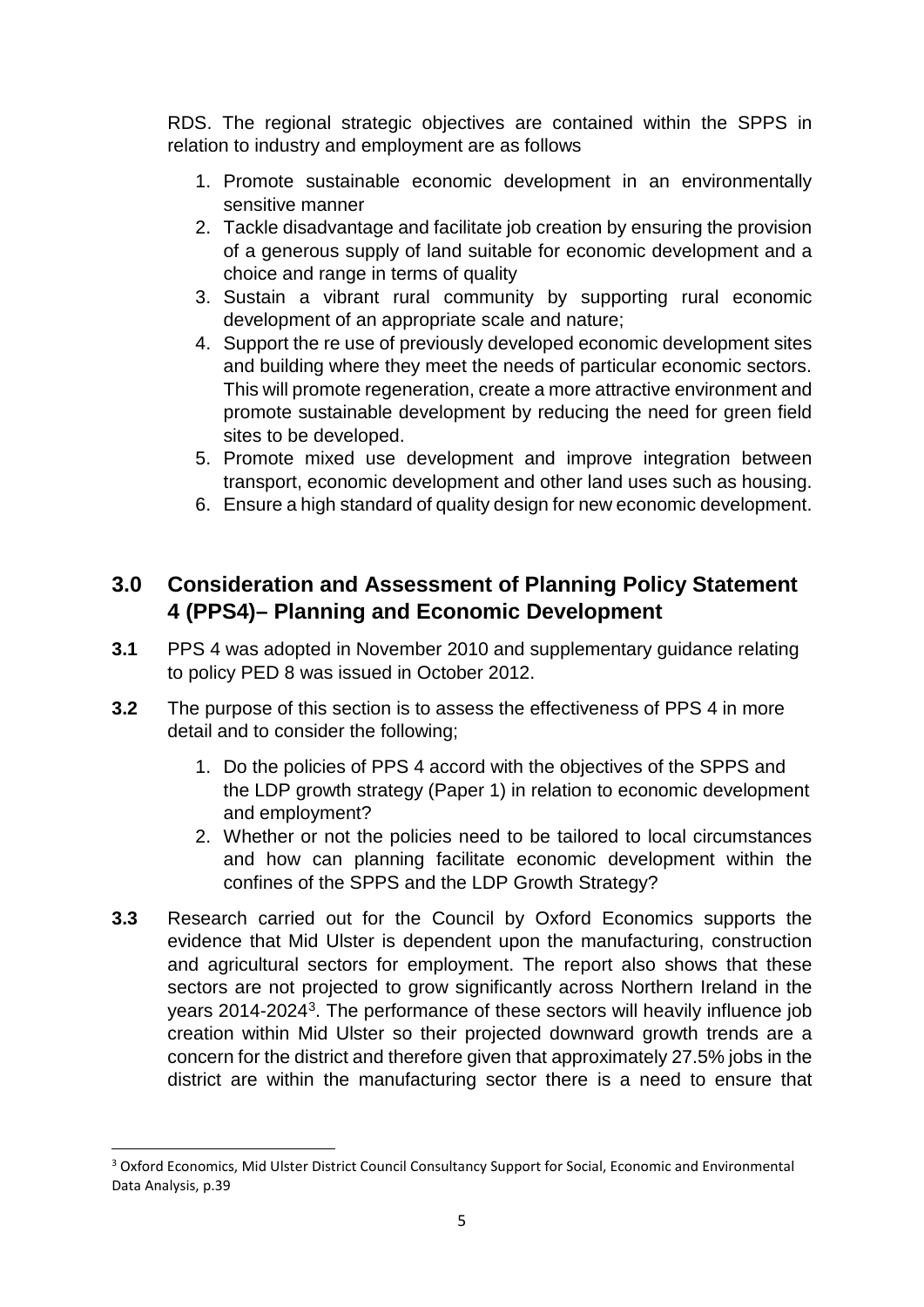landuse planning can support this sector in a sustainable manner while meeting local circumstances.

**3.4** In contrast, the report suggests that the main growth between 2014 - 2024 will be in the information / communication and professional and administrative service sectors<sup>4</sup>. These sectors are currently under represented in Mid Ulster and therefore it is also important for planning policy to consider how it can encourage their growth in order to secure job growth in the anticipated absence of significant growth among the traditional employment sectors.

## **Economic Development Workshop**

- **3.5** In considering and assessing the policy approach to be taken in Mid Ulster in relation to economic development a workshop was held with members and council officers to explore the current planning policy within PPS4 and discuss where it may need to be tailored to meet local circumstances. There was a general consensus at the workshop that Mid Ulster requires planning policy that allows economic development to grow in the district provided it meets the General Principles such as environmental, noise, amenity and traffic impacts.
- **3.6** With regards to development in settlements there was general consensus that there should be sufficient flexibility within the policy to allow for proposals to be developed on sites zoned for that purpose in the plan and that any other proposals be determined on their merits. At the workshop there was discussion on the role of economic development in Mid Ulster and the desire to ensure that the Plan allows for such development in settlements in a manner that is less perspective than PED1 currently is. For example the workshop questioned the cap placed on floorspace for business use within villages and small settlements at 200q, m and suggested that proposals coming forward in these locations should be assessed on their merits taking account of general planning considerations. It was recognised that outside of towns and cities and some other settlements that business uses were not appropriate and that they should be restricted in those areas.
- **3.7** With regard to development in the countryside the discussion focused on the predominance of economic development in the countryside in Mid Ulster and the fact that so many 'home grown' industries have taken firm roots in this area. With regard to new build economic development it was generally considered that there should be more flexibility provided the infrastructure can cope with it and there is no unacceptable impact on the environment. It was felt that the current policy within PPS4 does not recognise the role of self-employed industry within Mid Ulster and the fact that approximately 12% of the population within the district are self-employed. In this context it was felt that the policy should be more flexible with regard to the expansion of existing self-employed type

<span id="page-5-0"></span> $4$  As above, p.40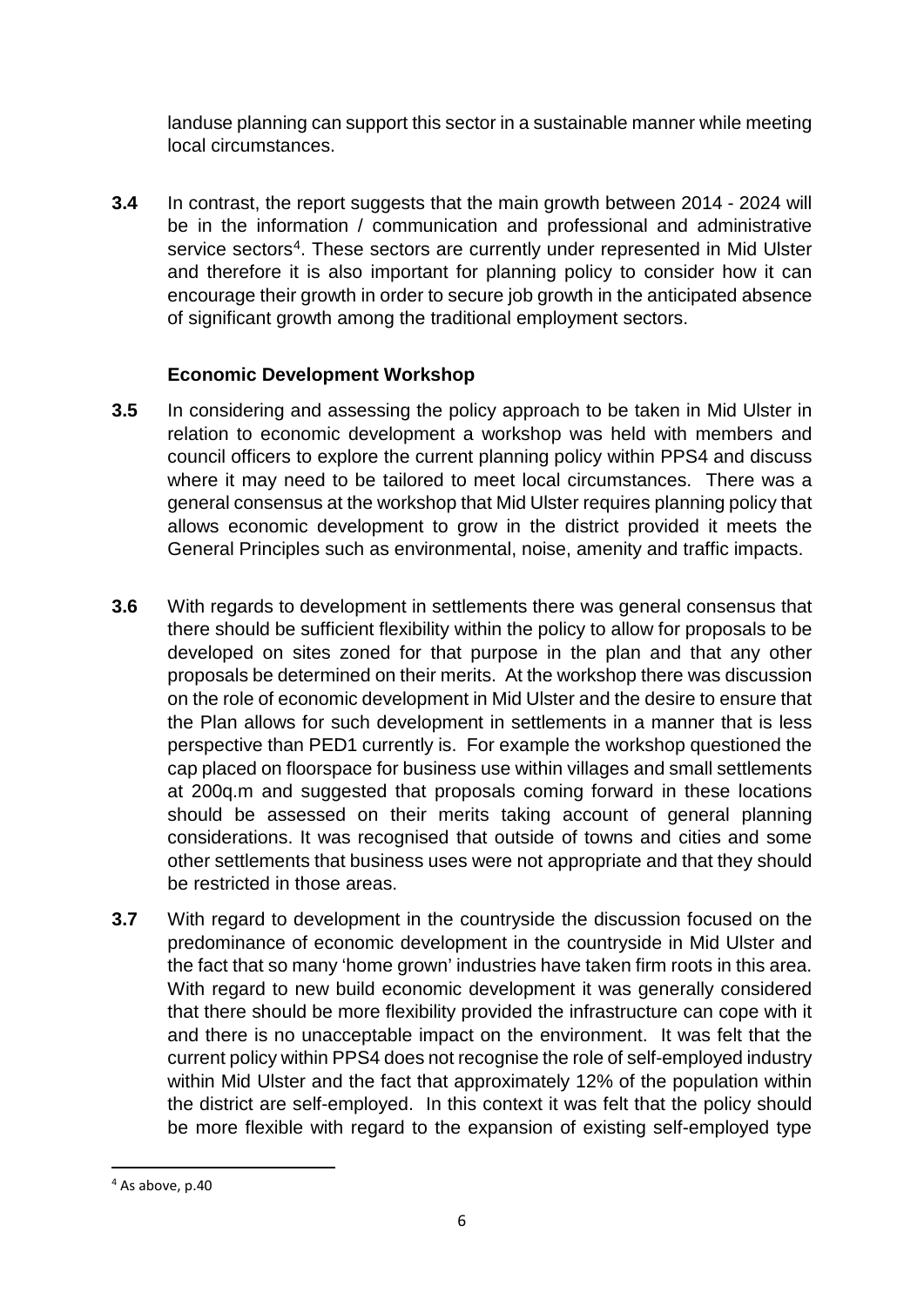industry for example There was a general consensus that planning policy should allow for the development of for example a workshop next to an existing house where a tradesman for example wished to set up his operations rather than having to find an rent premises in a town that was not immediately accessible to him and perhaps not where his customer base is located. With regard to Policy PED 2, 3 and 4 there was a consensus that the policy should support the expansion of existing economic development rather than it being an exception. In relation to Policy PED 5 there was a consensus that it is too restrictive and that each case should be determined on its merits. The policy within PPS4 was also considered quite restrictive in relation to storage and distribution development which was not considered to be necessary in the Mid Ulster context.

- **3.8** With regard to small rural projects and Policy PED6 the workshop discussed the implication of this policy in the context of local circumstances and it was generally concluded that PED6 is too onerous and greater flexibility was needed. These needed to be re worded to provide a greater number of exceptions (e.g. favourable consideration to proposals which would not create amenity issues - ICT companies for instance). It was felt that the policy should be more permissive for start-up business and that enterprises that have site specific reasons for developing at a particular location should be looked upon favourably e.g. a Natural Springwater factory.
- **3.9** The workshop also included a discussion on the current zonings within the three Area Plans and whether they are acceptable and whether there are other locations at which we would wish to consider additional zonings. It was suggested at the workshop that landowners are reluctant to release land for industrial purposes because they would prefer to hold out for better prices which would be available if the land was sold for other uses such as housing. The outcome of the discussions on zonings is considered further at the end of this paper.

#### **ECONOMIC DEVELOPMENT IN SETTLEMENTS – PPS4 Policy PED1**

**3.10** Policy PED 1 of PPS4 seeks to keep the bulk of economic development within settlement limits. The policy aim of keeping B1 development within the town centre areas is something which is also reflected in the SPPS (para 6.85). By adopting this approach, PPS 4 seeks to keep the significantly high level of employment and services associated with this type of development, within the main hubs, and more specifically in town centres. This is in conformity with the first economic objective of the growth strategy in paper 1, namely to grow the main hubs as centres for services, shops and public administration because they are the most accessible locations for people to travel to and thus reduce the need to travel, in line with sustainability objectives.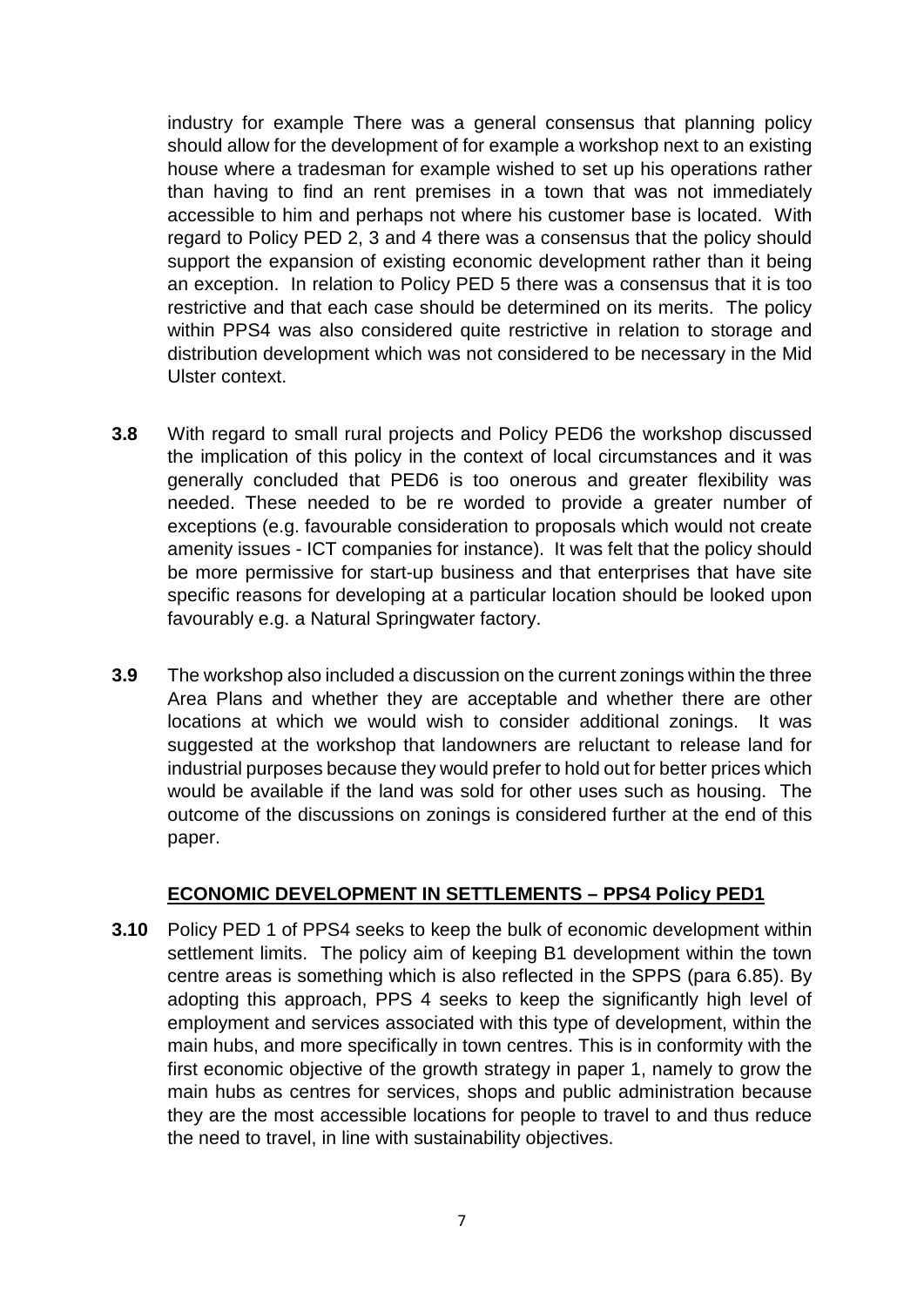- **3.11** The acceptability of economic uses within smaller settlements is also in accordance with the provisions of the SPPS (para 6.86). This recognises the need to balance the growth of the hubs with continued stimulation and promotion of smaller settlements which also play a vital role in the rural community. Policy PED1 is a very detailed and prescriptive policy when compared to the policy contained within the SPPS. It is interesting to note for example that the SPPS does not place a cap on the class B1 floorspace for example within villages and small rural settlements whereas PED1 states that proposals are limited to a maximum of 200 sq.m. PED 1 arguably therefore sets out a stricter policy test than the SPSP requires.
- **3.12** As shown earlier in this paper, Mid Ulster needs to consider how planning policy can encourage the promotion of information / communication and professional and administrative service sectors in line with research documented in the Oxford Economics report. It is felt that this policy makes some provision for this by allowing the approval of B1 uses within town centres. Perhaps, given the projected downturn in manufacturing, greater flexibility can be given to the acceptability of these uses on zoned industrial land, where it would normally be expected that industry and manufacturing enterprises would be located. However, it is felt that this is something which can be achieved through the key site requirements for each industrial zoning because PPS 4 states B1 uses will be acceptable on zoned land "when specified in a development plan." and this is something that would be considered at the LPP stage.
- **3.13** Paper 3 has shown that the uptake of zoned land in the main hubs has been relatively poor. For example, of the 227Ha of zoned economic land in the 3 plan areas, only 37 has been taken up, leaving a surplus of zoned land of 190 Ha.<sup>[5](#page-7-0)</sup>
- **3.14** Bearing this in mind, perhaps one area where PED 1 could be supplemented in order to provide more conformity with the objectives of the SPPS would be to make specific mention of the acceptable nature of brownfield / previously developed sites for economic development within towns. PED 1 states that industrial development (B2, 3 & 4) within towns should be focussed on zoned land and that if development is to be located elsewhere, then it must be judged on its own merits. However, as has been shown in paper 3, uptake of zoned land is poor. Therefore, if development is not going to be overwhelmingly focussed on zoned land (for reasons explored in paper 3) it may be appropriate for planning policy to state that the use of brownfield / previously developed sites for such development is acceptable in an attempt to redirect economic development towards such sites and serve to steer vacant or underused land towards reuse and create more attractive environments, in accordance with the SPPS (para 6.93). It is felt that the strategic policy contained within the SPPS does simplify the policy somewhat and this is considered to be a good thing. Moving forward it is therefore contended that there are a number of options for economic development in settlements as set out below.

<span id="page-7-0"></span> <sup>5</sup> Position Paper 3, Economic development and Employment, Mid Ulster District Council, February 2015, p. 8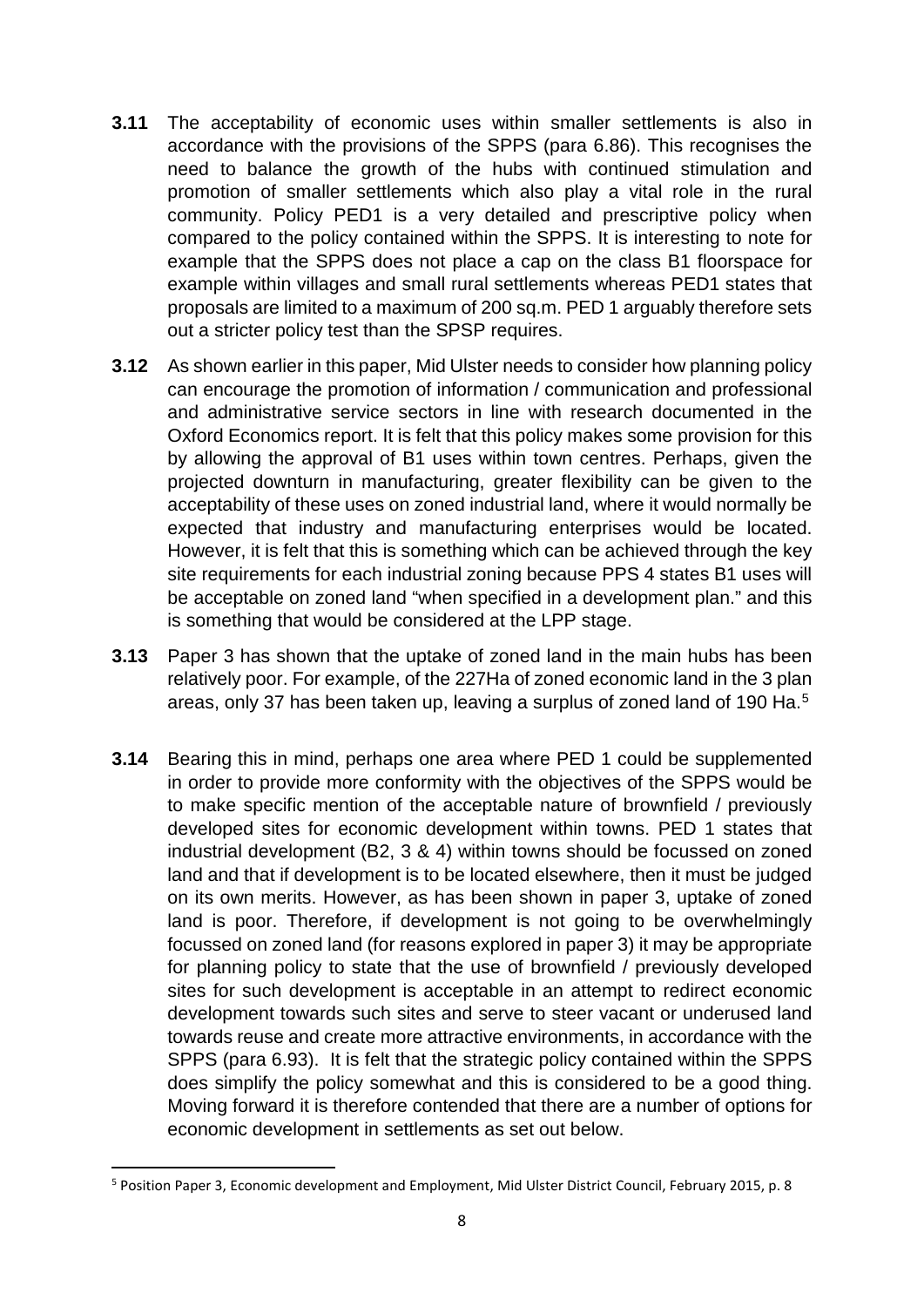## **OPTIONS**

- **3.15 OPTION 1 -** Adoption the existing policy approach of Policy PED1. Whilst this approach takes account of the RDS, SPPS and sustainability objectives the policy is considered overly restrictive for development within settlements and it is also considered to be a long and unnecessarily detailed policy. It is felt that this policy approach does not meet the local circumstances within Mid Ulster and that it should be tailored and simplified to do so while still according with the SPPS.
- **3.16 OPTION 2 –** An alternative policy approach would be to develop a simplified policy approach that would allow for economic development within settlements in towns and cities where it is on zoned land and elsewhere it would be determined on its merits. Within villages and small settlements this simplified approach would seek to ensure that development would be of a suitable scale nature and design and be in accordance with the General Principles. This approach would remove the floorspace cap on Class B1 business use in villages and small settlements and would instead ask that such proposals be of appropriate scale for the village/small settlement.

#### **Preferred Option**

- **3.17** Option 2 is considered to be the preferred option. While it meets the objectives of the SPPS and the LDP objectives in terms of keeping economic development within the main hubs and to a lesser extent the smaller towns in an effort to promote sustainability it also allows for development on its individual merits where it accords with the general planning principles. This is important in Mid Ulster in order to cater for the local circumstances of the district. It is suggested that the wording of a more simplified policy could be as follows:
	- **Within towns and cities development proposals on land zoned for such purposes will conform with the Plan. In all other cases proposals will be determined on their individual merits. Within villages and small settlements proposals that are of an appropriate scale, nature and design and subject to meeting the general planning principles, such as compatibility with nearby residential use, will be given favourable consideration.**

# **ECONOMIC DEVELOPMENT IN THE COUNTRYSIDE – PPS4 Policies PED2, 3, 4 5 and 6**

**3.18** PPS 4 operates a presumption against the emergence of new economic development in the countryside. Policy allows for expansion of existing enterprises, redevelopment of existing enterprises, small rural projects closely linked to a settlement limit and also for major economic development which will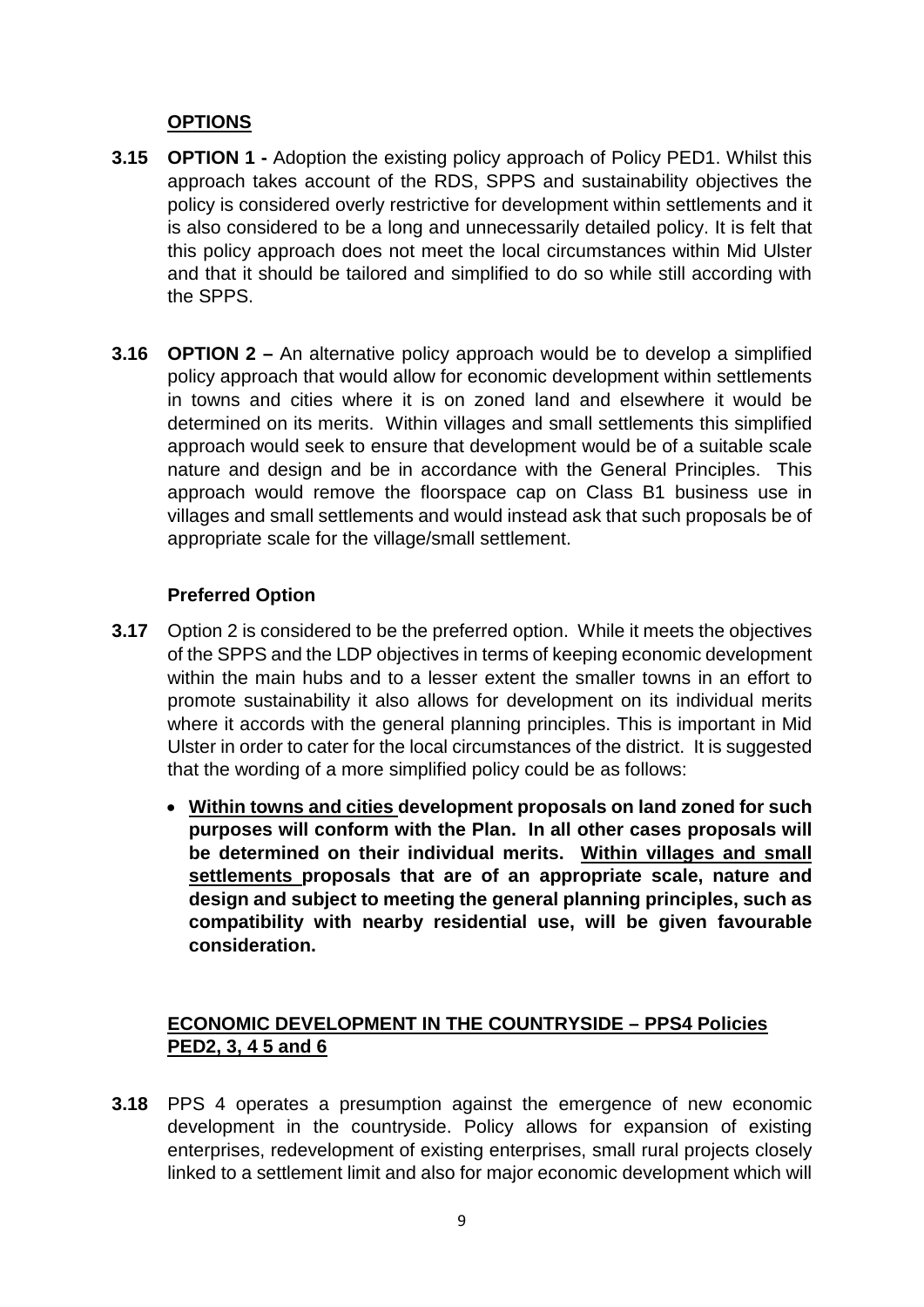have regional economic benefits and which can't be located in a settlement limit for site specific reasons.

- **3.19** This approach accords with the growth strategy outlined in paper 1 which called for growth to be focussed on the hubs but also recognises the importance of self-employment and homeworking in rural locations. By allowing existing rural enterprises to expand and redevelop, PPS 4 acknowledges the need to support existing rural businesses; however the policy stops short of permitting completely new economic enterprises or buildings to spring up in rural areas, hence ensuring the uniqueness of the countryside is preserved and protected. This accords with the SPPS objective to promote sustainable economic development in an environmentally sensitive manner and also with the rural economic objectives of the SPPS, which state that the re use of existing buildings along with redevelopment and expansion proposals, will provide the best options for rural development (para. 6.87 & 6.88).
- **3.20** PPS4 contains a number of policies relating to development in the countryside whereas the SPPS deals with this matter in a much more concise manner while still retaining the necessary ability to control such development. PPS4 contains five separate policies regarding the countryside dealing with new development, expansion, redevelopment, major development and small rural projects. The SPPS strategic policy states that the guiding principle for policies and proposals for economic development in the countryside is to facilitate proposals likely to benefit the rural economy and support rural communities while protecting or enhancing rural character and the environment, consistent with strategic policy elsewhere in the SPPS. It specifically states that farm diversification, the reuse of rural buildings and appropriate redevelopment and expansion proposals for industrial and business purposes will normally offer the greatest scope for sustainable development and it recognises that such proposals may occasionally involve the construction of new buildings where they can be integrated in a satisfactory manner. Similar to the current approach of PED2 of PPS 4 the SPPS states that in the interests of rural amenity and wider sustainability objectives, the level of new building for economic development purposes outside settlements must be restricted and it goes on to set out the exceptions to this as follows:
	- A small scale new build economic development project outside a village or small settlement where there is no suitable site within the settlement. An edge of settlement location will be favoured over a location elsewhere in the rural areas subject to normal planning considerations.
	- A proposal for major or regionally significant economic development where a countryside location is necessary because of size or site specific requirements. Such proposals should be able to demonstrate a significant contributions to the regional economy and be otherwise acceptable, particularly in terms of their environmental and transport impacts. The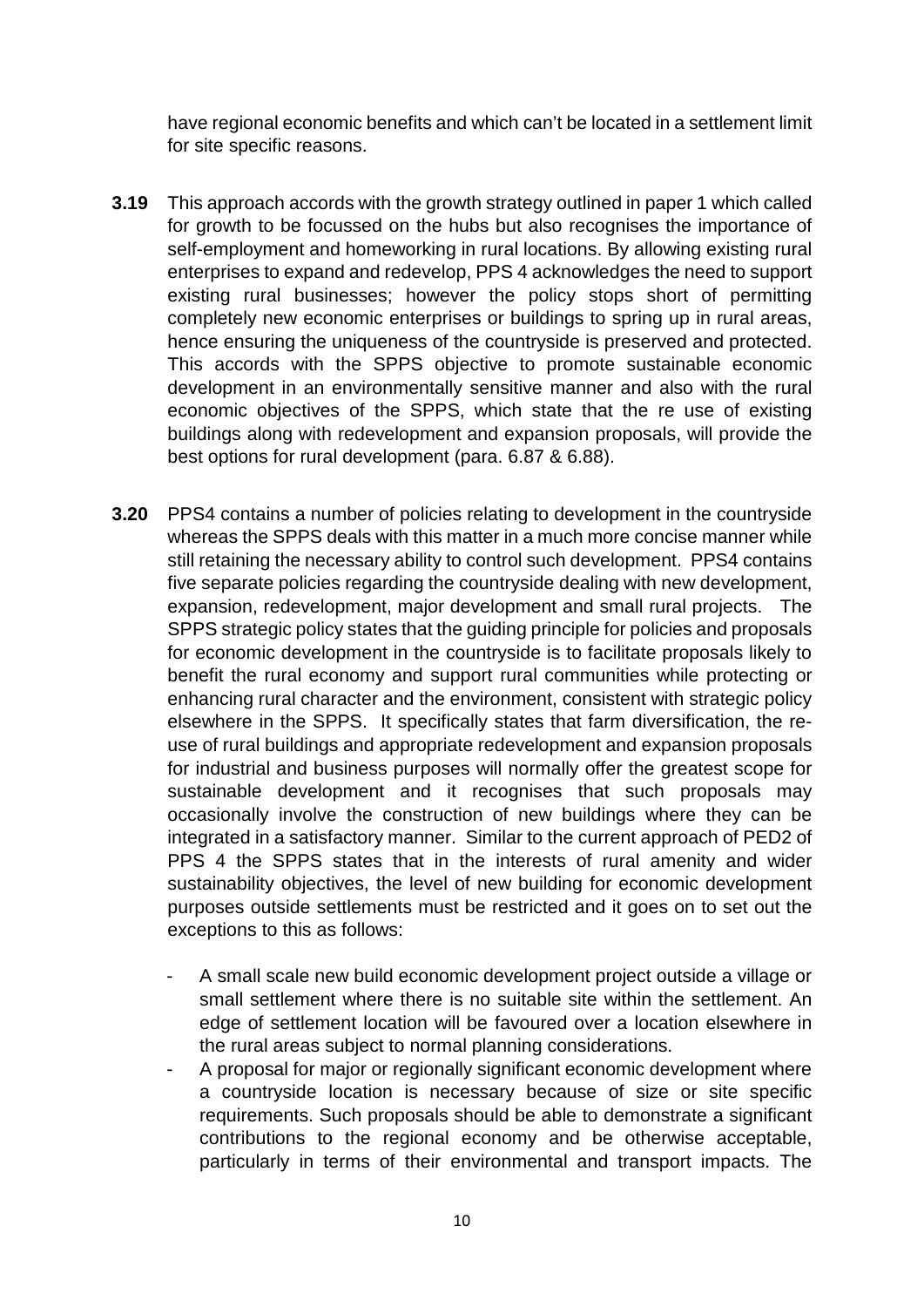SPPS also states that an edge of town location should normally be favoured over a location elsewhere in the rural area.

**3.21** The policy approach taken in the SPPS is different to PPS4 insofar as it is much more simplified. Policy PED 3 and 4 are essentially dealt with in paragraph and the two bullet points above. There is a subtle difference in the approach to expansion in the SPPS in that it refers to appropriate redevelopment and expansion proposals whereas PED 3 and PED4 are much more detailed and refer to set criteria where it is a major expansion and redevelopment is dealt with separately. PED 4 is also more restrictive in the approach taken to the redevelopment of an established industrial or business site for storage and distribution stating that it will only be permitted in exceptional circumstances. PED4 also goes on to explain when the redevelopment of economic sites in the countryside for alternative uses and indicates what would be acceptable but excludes retail in this. The policy approach of Policy PED5 is dealt with in the SPPS in relation to major industrial development in the countryside is dealt with in the SPPS in the context of refer to a major or regional significant proposal.

#### **Are the current PPS4 Countryside Policies Achieving Their Aims?**

- **3.22** PPS 4 was introduced in November 2010. Therefore, in order to ascertain how successful the above policies have been in resisting new businesses in the countryside, it is necessary to look at the rural industrial approval figures for Mid Ulster since the policy was introduced.
- **3.23** Between November 2010 and March 2015, there were 124 industrial approvals (excluding mineral development) in Mid Ulster. Of these 124 approvals, there appear to be only 7 which relate to completely new economic / industrial enterprises or storage areas in the countryside. That is to say, there have been 7 approvals granted for an economic or storage use in a rural area, where no established enterprise existed before. These applications are laid out below;

| <b>APPLICATION</b><br><b>REFERENCE</b> | <b>PROPOSAL</b>                                                                                                                                                     | <b>DATE APPROVED</b>    |
|----------------------------------------|---------------------------------------------------------------------------------------------------------------------------------------------------------------------|-------------------------|
| H/2009/0098/F                          | Retrospective<br>application for<br>commercial timber<br>workshop                                                                                                   | <b>22 NOVEMBER 2010</b> |
| I/2011/0392/F                          | Erection of building for<br>the purpose of making<br>steps, handrails and<br>gates for the applicants<br>ground works business<br>including storage of<br>machinery | 17 OCTOBER 2012         |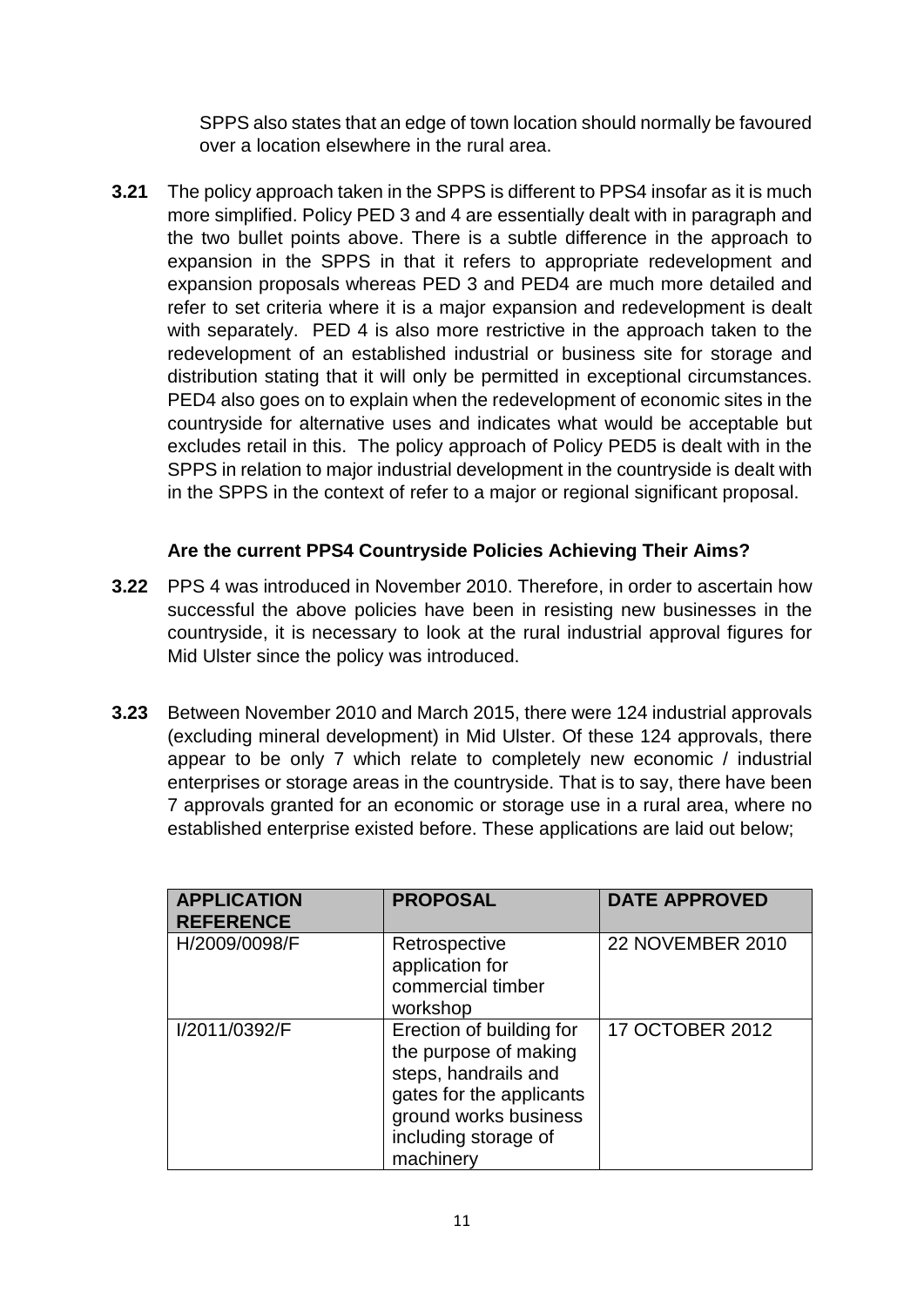| H/2013/0388/F | Proposed<br>redevelopment of<br>former petrol filling<br>station site to builders<br>compound and store                                                              | 15 APRIL 2014           |
|---------------|----------------------------------------------------------------------------------------------------------------------------------------------------------------------|-------------------------|
| H/2013/0478/F | Proposed storage shed<br>for gates, railings and<br>prefabricated products                                                                                           | 2 DECEMBER 2014         |
| M/2013/0578/F | Proposed<br>industrial/light<br>engineering shed to be<br>built on site of approved<br>equestrian shed to<br>include relocation of<br>roadside industrial<br>fencing | <b>12 DECEMBER 2014</b> |
| H/2014/0152/F | Proposed self-<br>contained single storey<br>detached garage for car<br>workshop for<br>restoration of classic<br>vehicles                                           | 6 FEBRUARY 2015         |
| M/2014/0377/F | Proposed retention of<br>existing shed and tower<br>to be used for the<br>processing and drying<br>of birch tree products                                            | 31 MARCH 2015           |

**3.24** In the course of assessing an application, there may be material considerations which will cause policy to be afforded less weight or the policy tests to be relaxed in certain specific circumstances. These scenarios can explain how approval can be granted for development which on the face of it, would appear to be contrary to policy. However, there are only seven approvals which appear to relate to completely new industrial or storage development in rural areas, out of a total of 124 approvals (less than 6%) and this would suggest that rural economic policies in PPS 4 have either restricted planning permission being granted for new rural economic enterprises, or that there is no real undue pressure in this area, or such proposals have not been coming forward due to how the policy is currently framed.

#### **Potential Policy Changes for Countryside**

**3.25** As outlined above, the policy within PPS4 and indeed within the SPPS does not allow for completely new economic development to take place in the countryside, unless in a set of pre-determined scenarios, and it is also restrictive in terms of expansion of existing developments. Whilst this is admirable in terms of the need to protect and preserve the countryside in the interests of sustainability, it does not reflect the local circumstances in Mid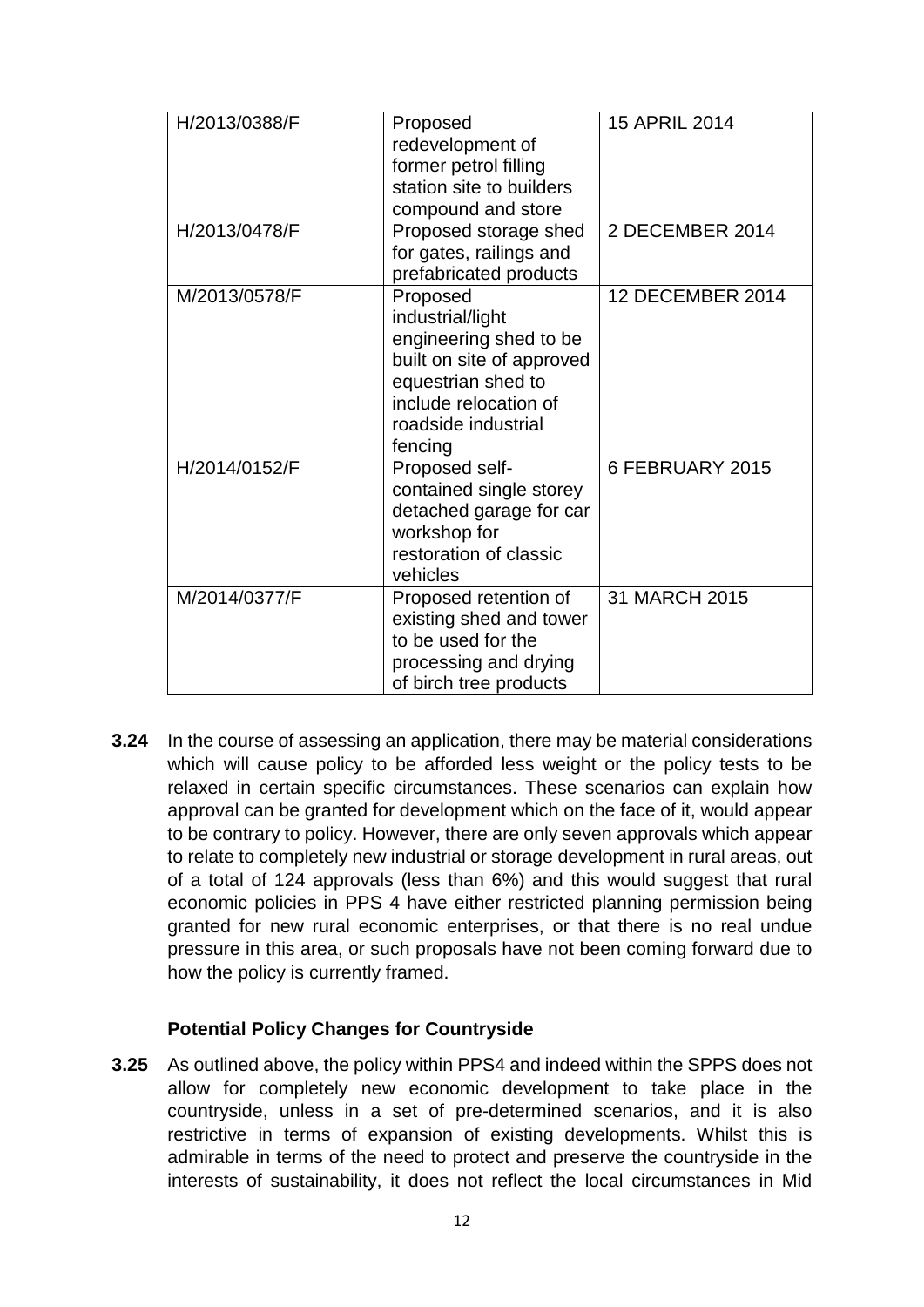Ulster and the fact that there is already a proliferation of existing rural enterprises operating across the District, with certain areas experiencing a higher concentration than others, nor does this policy position recognise that home grown industries and businesses are a very important aspect of employment generating and economic prosperity in the area.

- **3.26** By supporting rural businesses, those who currently live and work in the countryside will be able to continue to do so. For many rural dwellers, rural industry is a means of supplementing employment gained from primary sectors such as agriculture. The stimulation of rural industry therefore, can be a key factor in allowing such people to continue this trend and can thus promote a wider diversity of jobs (including those in primary sectors), in accordance with the growth strategy.
- **3.27** In areas where there is a high concentration of existing rural industry, it could be argued that rural character has already been altered or indeed in some cases undermined. Therefore, to continue to prohibit new business start-ups in these areas in the interests of protecting the intrinsic value of the countryside is counter intuitive. By allowing for those who live in the rural area to for example obtain permission for a new build workshop type development next to their house will facilitate start up business and will allow mean that for example tradesmen or artisans etc. do not have to try to rent property within towns or settlements which perhaps is away from their customer base. Such new build workshops would of course need to be small in scale, ancillary to the dwelling, in keeping with the character of the locality, meet with infrastructural requirements and not have an unacceptable impact on neighbouring amenity. Most of these considerations will be included within the General Principles of the LDP and therefore do not need to be addressed directly within this policy.
- **3.28** The need for a policy in Mid Ulster that allows for an expansion of an established economic development is something that has been identified as a policy to cater for local circumstances. Currently Policy PED3 includes criteria that makes expansion more exceptional than normal (where it complies with other general planning criteria). It is considered that the approach taken in the SPPS is less restrictive in this regard. The argument has also been made that PED 5 and PED 6 are too restrictive and should allow for more flexibility so that proposals be determined on their merits. With specific reference to PED 6, it has been argued that the tests in this policy are too onerous for the applicant and that these should be either removed entirely or reworded to allow a greater number of exceptions for developments which will, for instance, have limited amenity impacts. A more permissive policy such as this would encourage more start-up businesses in the rural area.
- **3.29** PED 6 could therefore be made more flexible by allowing the policy tests (a) (c) to be set aside for businesses which will not cause any amenity issues or will not have any environmental impacts such as noise, emissions, smell etc.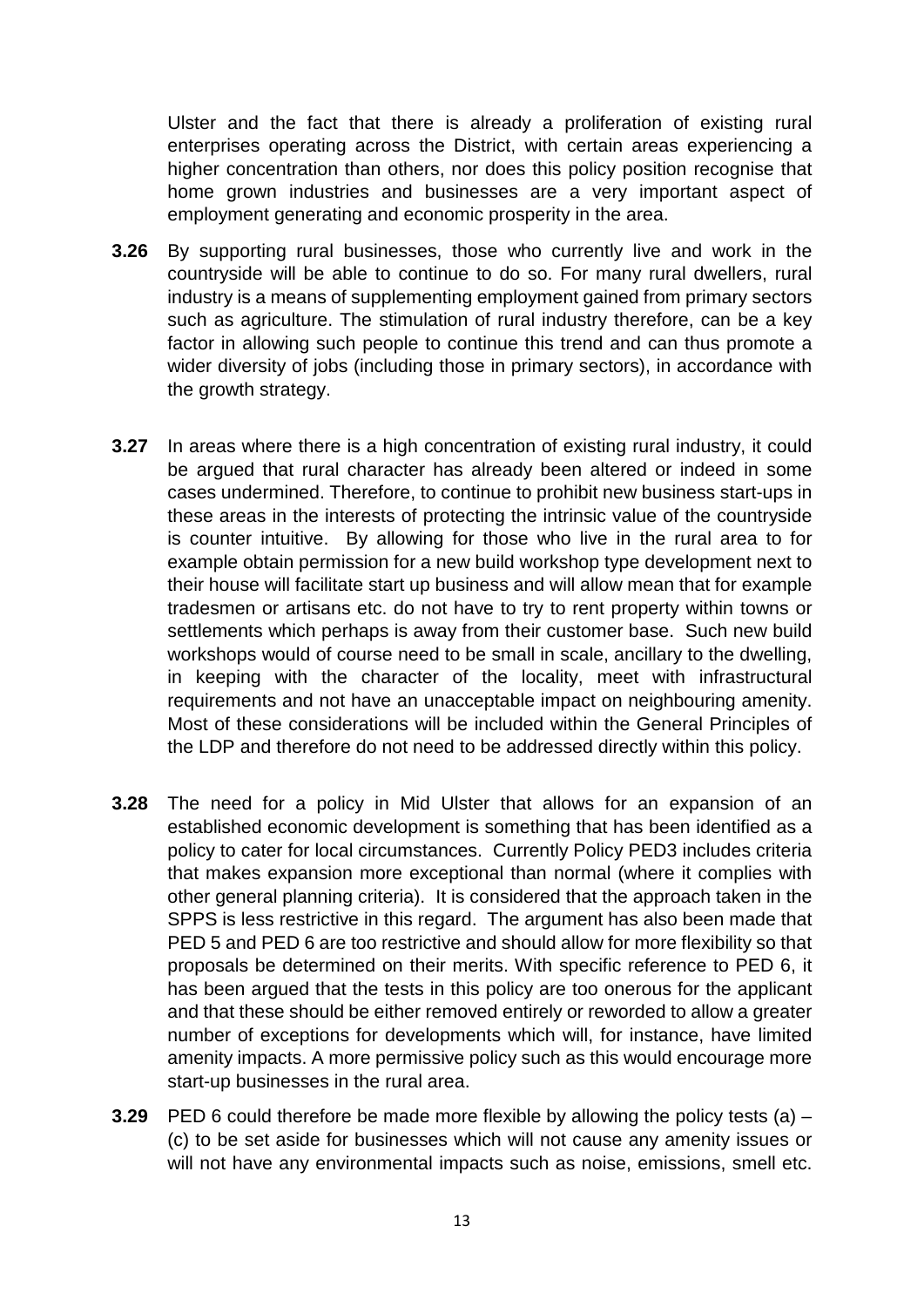Examples of such include office based technologies such as ICT and car sales. Such proposals will still be required to meet the general planning criteria.

# **OPTIONS**

- **3.30 OPTION 1 –** Adoption of the existing Policies PED 2- 6 within PPS4 is a possible option for Mid Ulster however it is felt that these policies are overly restrictive for the district and are actually more restrictive in some ways to the strategic policy contained within the SPPS. It is considered that the adoption of the policy approach within PPS4 would not be tailored to meet the specific circumstances of the district. The current policy therefore should be tailored to the local circumstances while according with the objectives of the PPS. It is contended that adoption of the current policy as it is framed would hamper Mid Ulster in striving to meet the economic objectives or the LDP.
- **3.31 OPTION 2 –** Adoption of a policy approach whereby Policies 2-6 are tailored and simplified taking account of the SPPS is an alternative approach. It is considered that in relation to economic development in the countryside there is no need to have such a plethora of separate policies and that indeed PED2 could actually removed and that all of the policies could be amalgamated into one policy for the countryside. This policy approach could address the local need to make the policy more flexible for those who live in the countryside and wish to gain permission for a workshop type development ancillary to their homes. It would also allow for extension to an established economic development as the normal practice rather than the exception.

#### **Preferred Option**

- **3.32** It is recommended that Option 2 be adopted as the preferred approach for Mid Ulster as could be worded in a more simplified manner to replace Policies PED 2-6 as follows:
	- **Proposals for economic development in the countryside will conform with the Plan where they represent firm and not speculative proposals and do not harm the established character of the rural area and where they comprise:**
		- **- provision of a small workshop accommodation for selfemployment ancillary to a dwelling;**
		- **- expansion within the curtilage of an established economic development use which is of an appropriate scale and nature;**
		- **- off-site expansion of an established economic development use, including existing premises extending beyond the curtilage, where it is demonstrated that relocation of the enterprise is not possible for operational or employment reasons and the proposal makes a significant contribution to the local economy and will not undermine rural character;**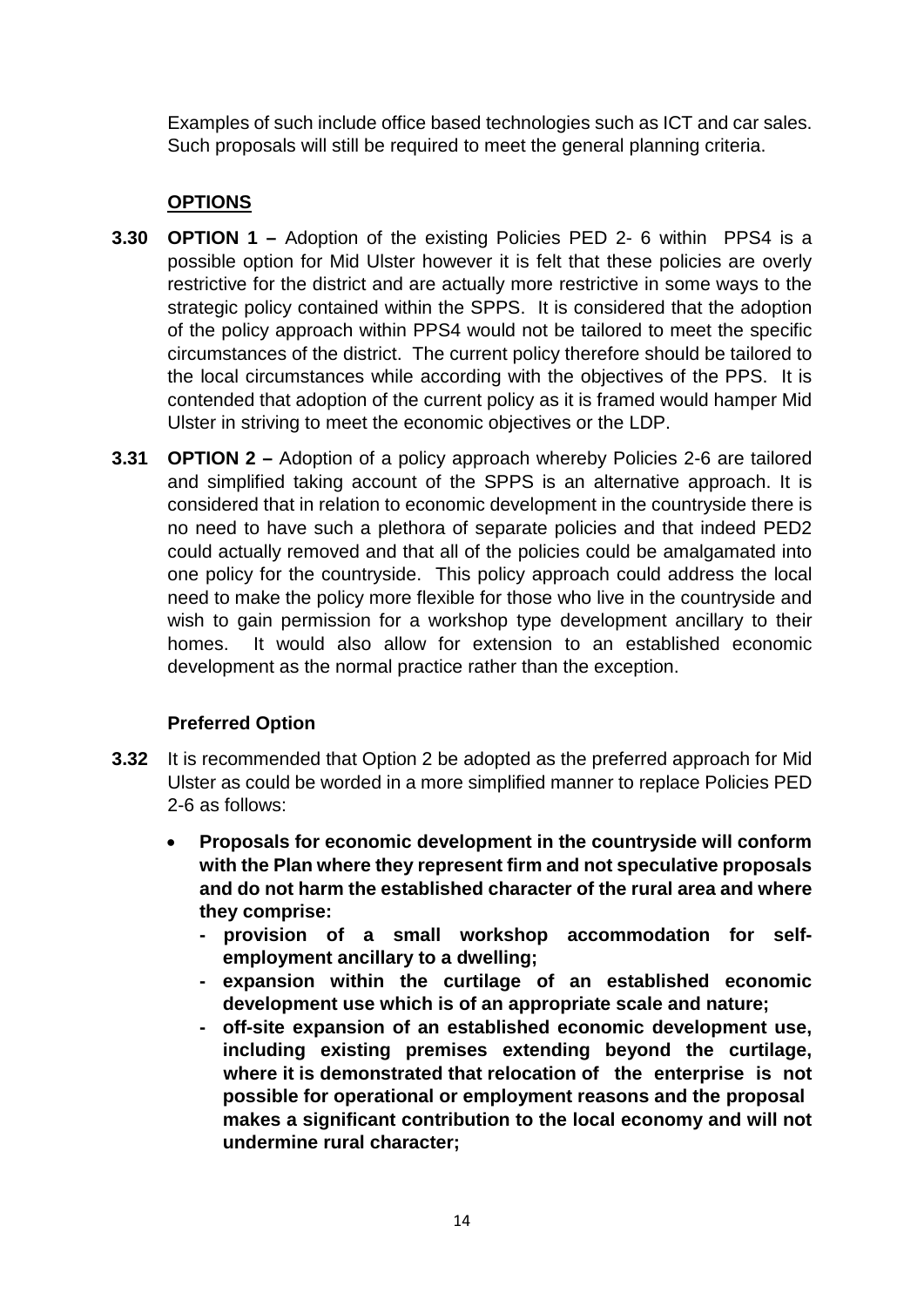- **- redevelopment of an established economic development use or re-use of a existing redundant non-residential rural building;**
- **- a new building as part of a farm diversification scheme where a redundant farm building is not available or there is no suitable building available on the farm;**
- **- major industrial proposals where it is demonstrated that the proposal will make a significant contribution to the regional economy and where it is demonstrated that due to its size or site specific requirements it needs a countryside location. Where there are no site specific reasons an edge of town location will be favoured;**
- **- development of a small rural community enterprise/centre, enterprise or economic development outside of a village or small settlement where the use will be associated with the settlement. Where practicable edge of settlement location will be favoured**
- **3.33** It is felt that the adoption of the amended and simplified policy suggested will provide a platform for a sound economic development in the district in a sustainable manner and in all cases each proposal will always have to comply with the General Principles.

#### **RETENTION OF ZONED LAND AND ECONOMIC DEVELOPMENT USES – Policy PED7**

- **3.34** The main thrust of PED 7 is to protect land which has been zoned for economic development from development which would erode that use. The policy does not differentiate between zoned areas of existing industry and zoned areas of proposed industry. Un-zoned areas of existing industrial development (or areas which were last used for that purpose) are also protected, although there is a wider range of scenarios where alternative development is acceptable on these sites.
- **3.35** This policy approach accords with the growth strategy as outlined in Position Paper 1 which says that growth in the main hub towns will be promoted. The majority of zoned land is located in the hub towns. Table 1 of Position Paper 3 shows that 67% of all industrial zonings are located within the 3 hub towns. Therefore, in protecting these zonings as sites for economic growth, PED 7 is protecting the ability of the hub towns to grow. In doing this, PED 7 is also facilitating job creation by ensuring an adequate supply of economic land, in line with both the growth strategy and the SPPS. Para. 6.89 of the SPPS also purports the argument that zoned land should be protected.
- **3.36** PED 7 is also found to be in accordance with the economic objectives of the SA. By protecting economic sites and ensuring an adequate supply of economic land, the reputation of the area as a good business location is enhanced, increasing the potential for inward investment and job creation. Likewise,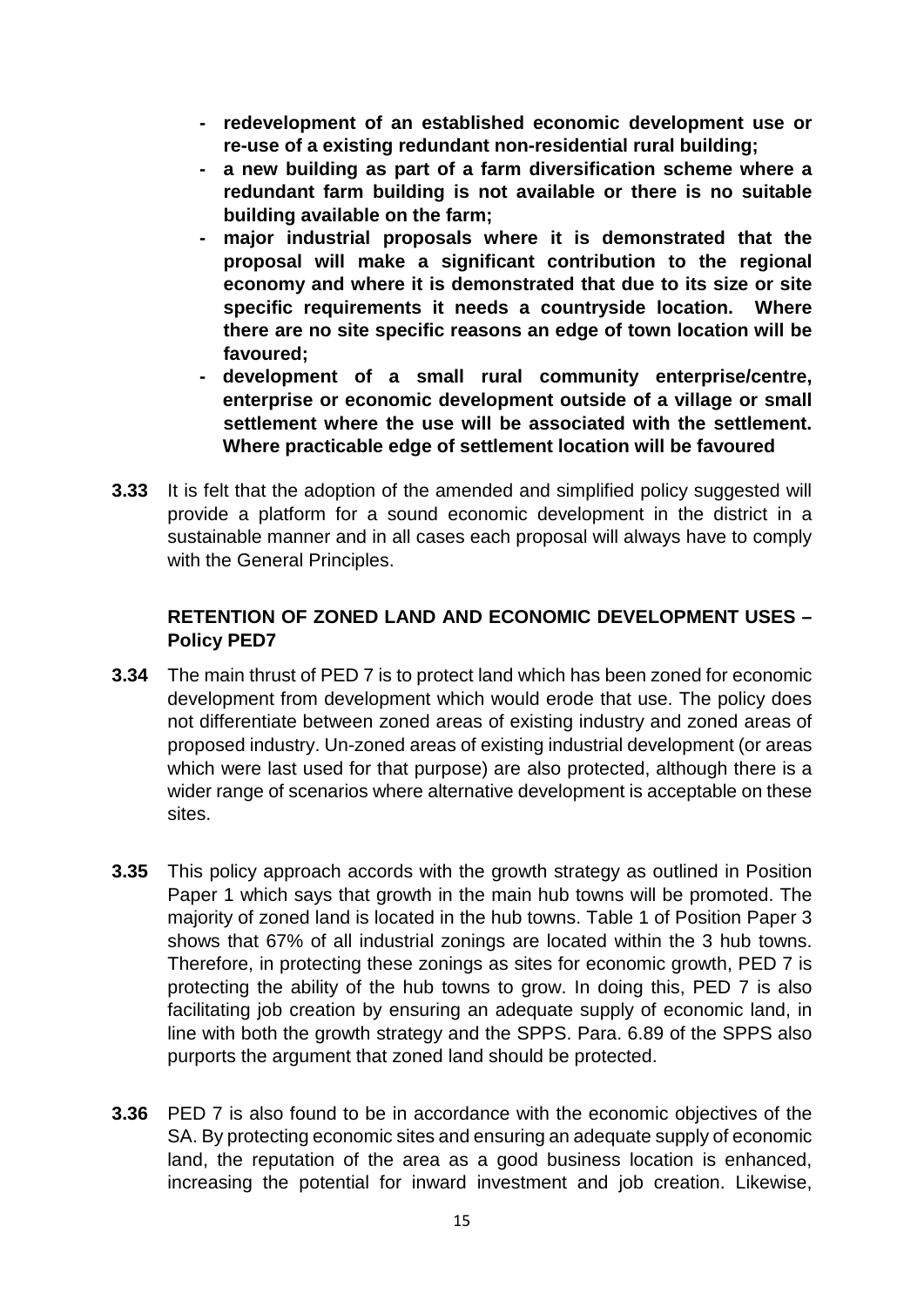safeguarding the availability of economic land will lead to local jobs being created and growth in key clusters being promoted, all of which are objectives of the SA.

**3.37** It should be noted that the availability of zoned economic / industrial land is something which has been an issue in Mid Ulster. It was suggested at a recent workshop that landowners are reluctant to release land for industrial purposes because they would prefer to hold out for better prices which would be available if the land was sold for other uses such as housing. This may explain the low levels of uptake on current zoned industrial land as outlined in position paper 3 (190 hectares still remaining out of a total of 227 zoned). This is not something which planning policy can address but the Preferred Options Paper stage of the plan process can be used to explore the likelihood of various pieces of zoned land being released and an evaluation of zonings can take place based on this information.

#### **Is Policy Achieving its Aims?**

- **3.38** A desktop spatial search has been carried out on all the areas of existing and proposed industry in the 3 main hubs of Cookstown, Dungannon and Magherafelt. These searches show that there have only been a few instances of planning permission having been granted after November 2010 (since PPS 4 was introduced) for alternative development other than industry or business uses on these sites.
- **3.39** In Cookstown, a small extension has been approved to an existing dwelling located within Area Plan zoning I4 but given the fact that the dwelling is already located on the site, it does not represent a loss of proposed industrial land. Zoning I7 has been extensively developed as a veterinary practice but this was approved in 2001, long before current policy was in place, or even before draft PPS 4 was released for public consultation.
- **3.40** In Dungannon, Area Plan zonings DI 04 and DI 05 have been approved for housing development. The principle of housing development on DI04 was initially approved prior to PPS 4 being introduced in its final form but the approval at DI 05 was approved after the introduction of PPS 4.Ballynasaggart Business Park, a site zoned as existing industry, has had approval granted for a crèche which cannot be classified as business or industry use.
- **3.41** In Magherafelt, a crèche has been granted planning permission on a site of existing industry at Station Road, although this was granted before November 2010.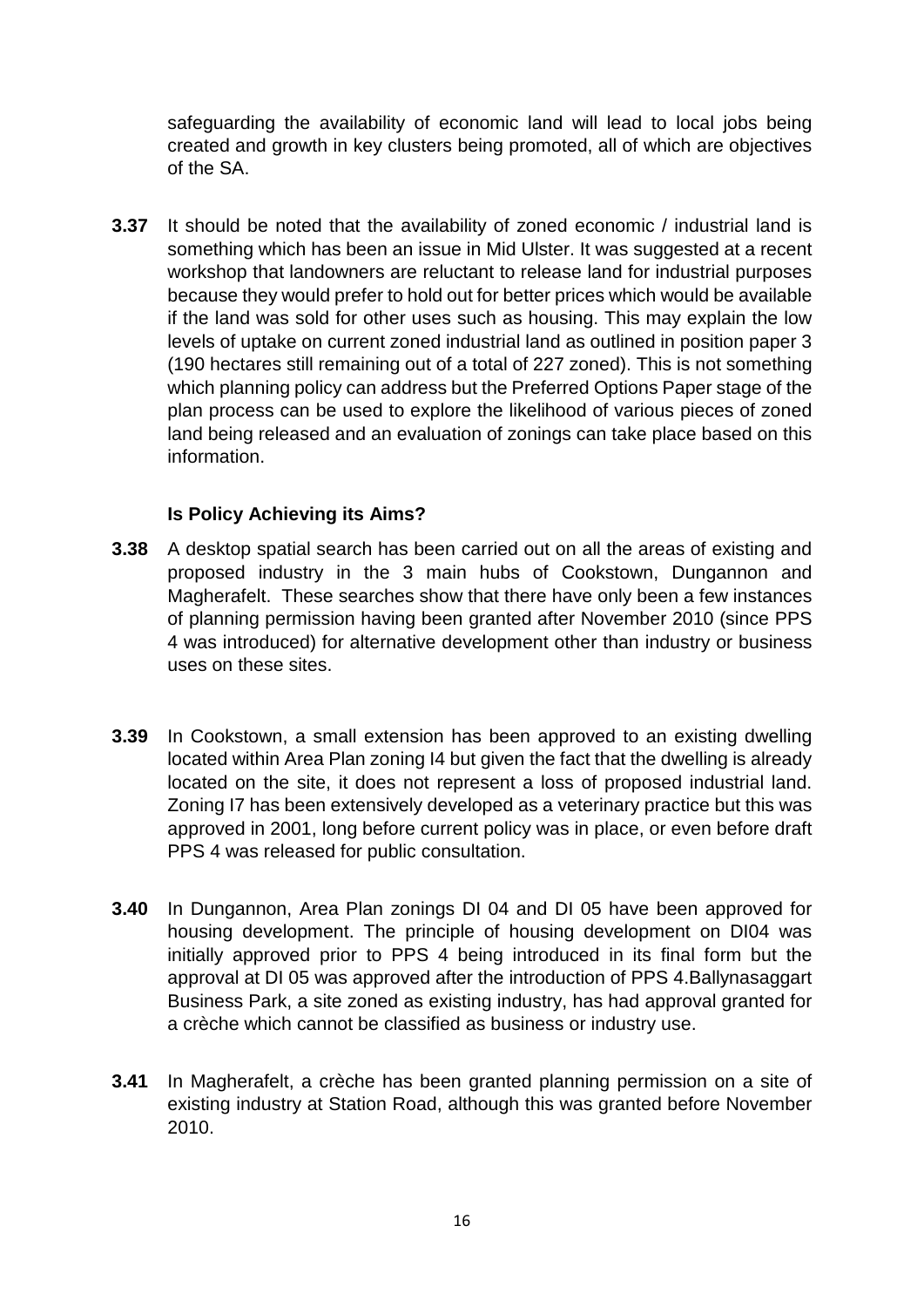**3.42** It would seem therefore that PED 7 is performing satisfactorily in terms of protecting sites of existing or proposed industry from development which would erode that use. Apart from one site in Dungannon, there is no evidence of planning permission being granted for development which would result in the loss of proposed industrial land. Likewise, apart from the Ballynasaggart Business Park in Dungannon, there are no instances of any existing sites of industry being the subject of planning permission which would erode the industrial use.

#### **Potential Policy Changes**

- **3.43** Position Paper 3 suggested that any policy review of PPS 4 would examine whether sufficient protection is given to existing sites of industry**.** It is felt that sites which are zoned as existing industry are sufficiently protected by PPS 4. PED 7 makes no difference between sites which are zoned as proposed industry or existing industry. Therefore, development which would result in loss of industrial uses at these sites are strictly prohibited in the same way as sites of proposed industry.
- **3.44** As outlined earlier, desk top spatial searches carried out show that from all existing industry zonings in main hubs as per the 3 Area Plans for Mid Ulster, only one development which would result in the loss of existing industrial land has been granted planning permission in the lifetime of PPS 4. This supports the idea that PPS 4 and PED 7 in particular provides sufficient protection for areas of existing industry. Areas of existing industry which are not currently zoned may be more vulnerable to alternative development. In these areas, under the existing policy PED7 there are a wider range of scenarios wherein the development of a site for a use which will replace an existing industrial use is acceptable. It is considered that in Mid Ulster protection of the zoned land is important unless the alternative use being proposed beings with the important community benefits. Furthermore, redevelopment of unzoned land but that which was last used for economic development is also important but it can bring with it environmental benefits in some cases and where it is not requiring protection for employment purposes.

#### **OPTIONS**

- **3.45 OPTION 1 -** Adoption of the existing policy approach of Policy PED7 is an option moving forward. This approach is strict in how it is formulated and ensures a high level of protection. It also accords with the strategic position of the SPPS but is perhaps a slightly stricter test.
- **3.46 OPTION 2 -** The simplification and tailoring of Policy PED7 is an alternative option. Adoption of this approach would accord closer with the strategic policy contained within the SPPS particularly in allowing for alternative proposals to be developed in scenarios where they would offer community or environmental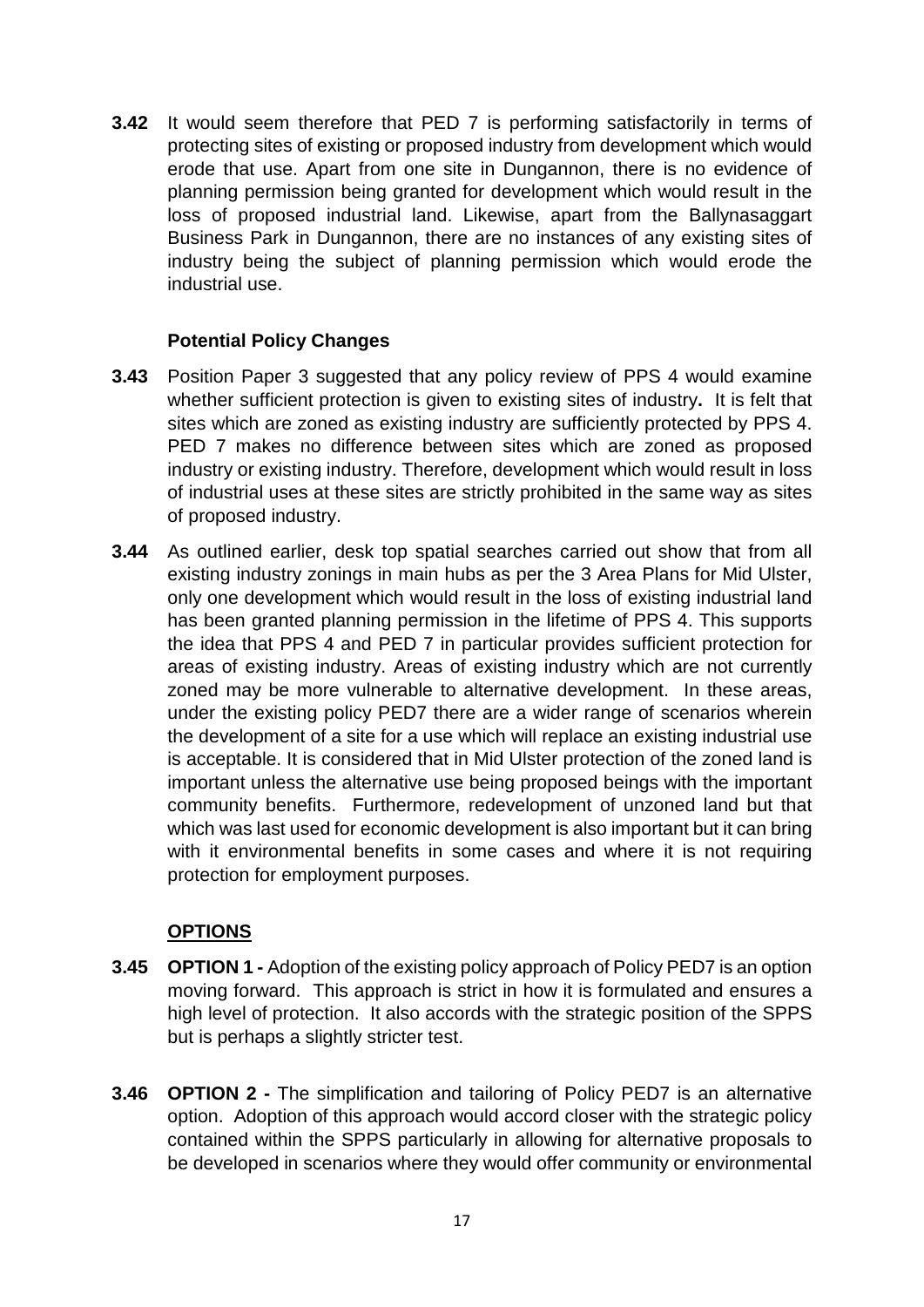benefits. This approach could also cater for a situation where within the settlement change of use of existing economic development land or land last used for that purpose may be permitted where there is no need to protect it for employment purposes and redevelopment of the land would result in environmental benefits. Where sites of existing industry are operational and are deemed to be worthy of being protected as a source of employment, then these sites can be zoned as sites of existing industry in the LDP.

## **Preferred Option**

- **3.47** It is recommended that Option 2 be adopted. Such an approach will allow for sufficient protection of the existing and unzoned land while still allowing for scenarios where the land could be developed for an alternative use provided the benefits outweigh its loss. It is considered that the policy approach of Option 2 could be worded along the following lines:
	- **Proposals which will result in the loss of land zoned for economic development (existing or proposed) will conflict with the plan unless it is demonstrated that there are important community benefits. Elsewhere within the settlement change of use of existing economic development land or land last used for that purpose may be permitted where there is no need to protect it for employment purposes and redevelopment of the land would result in environmental benefits.**

## **DEVELOPMENT INCOMPATIBLE WITH ECONOMIC DEVELOPMENT USES- Policy PED8**

- **3.48** PED 8 seeks to safeguard existing or approved economic development uses from incompatible development that would prejudice future operations. It is designed to avoid approval being granted on industrial land, without adequate consideration being given to surrounding enterprises. The policy refers to "sensitive industrial enterprises" which require contaminant free environment in which to operate such as pharmaceutical industries, food processing or the production of medical products and the negative impact which excessive dust, odour, or traffic generation can have on such industries. The supplementary guidance advocates a 3 policy test approach in such scenarios;
	- $\triangleright$  Is the proposal in the vicinity of an existing or approved sensitive industrial enterprise
	- $\triangleright$  Is the proposal incompatible with the existing or proposed use
	- $\triangleright$  Would the proposal prejudice the future operation of the existing or proposed use

#### **Does Policy Meet Objectives?**

**3.49** The policy is obviously designed to protect existing industry and the jobs which they provide. This is in keeping with the aims of the SPPS (particularly para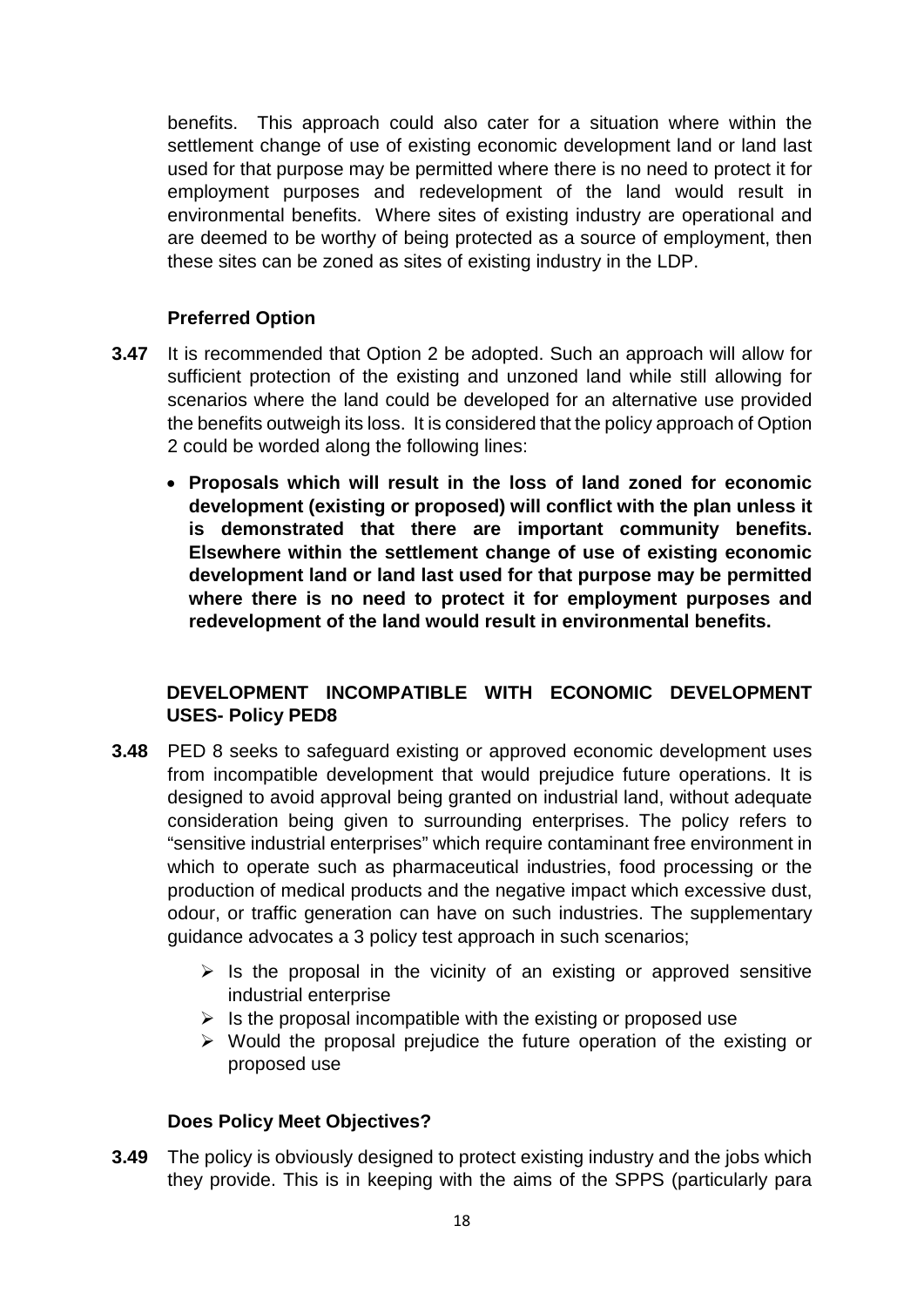6.90), the growth strategy in paper 1 and the SA, all of which aim to provide employment, promote economic prosperity and to increase the resilience of our economy.

#### **Potential Policy Changes**

**3.50** One area of concern which would arise from an initial reading of PED 8 is that it would prohibit new industry from being approved if it impacted negatively upon existing or approved industry, regardless of the economic benefit that the new industry would produce. For instance, if a new industry would offer significantly greater employment than an existing nearby industry, yet it the former would impact negatively on the operation of the latter, then it would be unlikely that the new proposal would gain approval. However, the clarification provided in the supplementary guidance eases these concerns by stating that the economic benefit derived from the new industry opposed to that from the existing industry will be an important material consideration. The dominance of the agri-food industry in Mid Ulster is something that the Council would wish to ensure remains and therefore it is felt that a policy needs to be in place to ensure that these industries are protected from incompatible development.

## **OPTIONS**

- **3.51 OPTION 1 -** Adoption of the policy approach of Policy PED 8 in its current form. There is no evidence to suggest that this approach is not working or providing sufficient protection of existing economic development uses. It is felt that this approach would also accord with the strategic position of the SPPS and would provide a robust policy to protect those uses which require is.
- **3.52 OPTION 2 –** Adoption of a policy approach that was more flexible in relation to the nature of the economic use it is applied to. For example the policy could be adapted to only address those uses that may require protection e.g. pharmaceuticals or agri-food industry. The downside of this approach is that there may be other uses that could be impacted on depending on what the new use being proposed is. In some cases the future expansion of a business could be impacted on by the perception of the impact of a new use introduced into an area. It could therefore be argued that this is not a reasonable alternative as it would not provide a sufficient degree of protection.

#### **Preferred Option**

**3.53** The preferred option is Option 1. Adoption of this approach will ensure that sufficient protection is provided in circumstances where compatibility is an potential issue for an economic development use. Adoption of this policy approach could be worded as follows: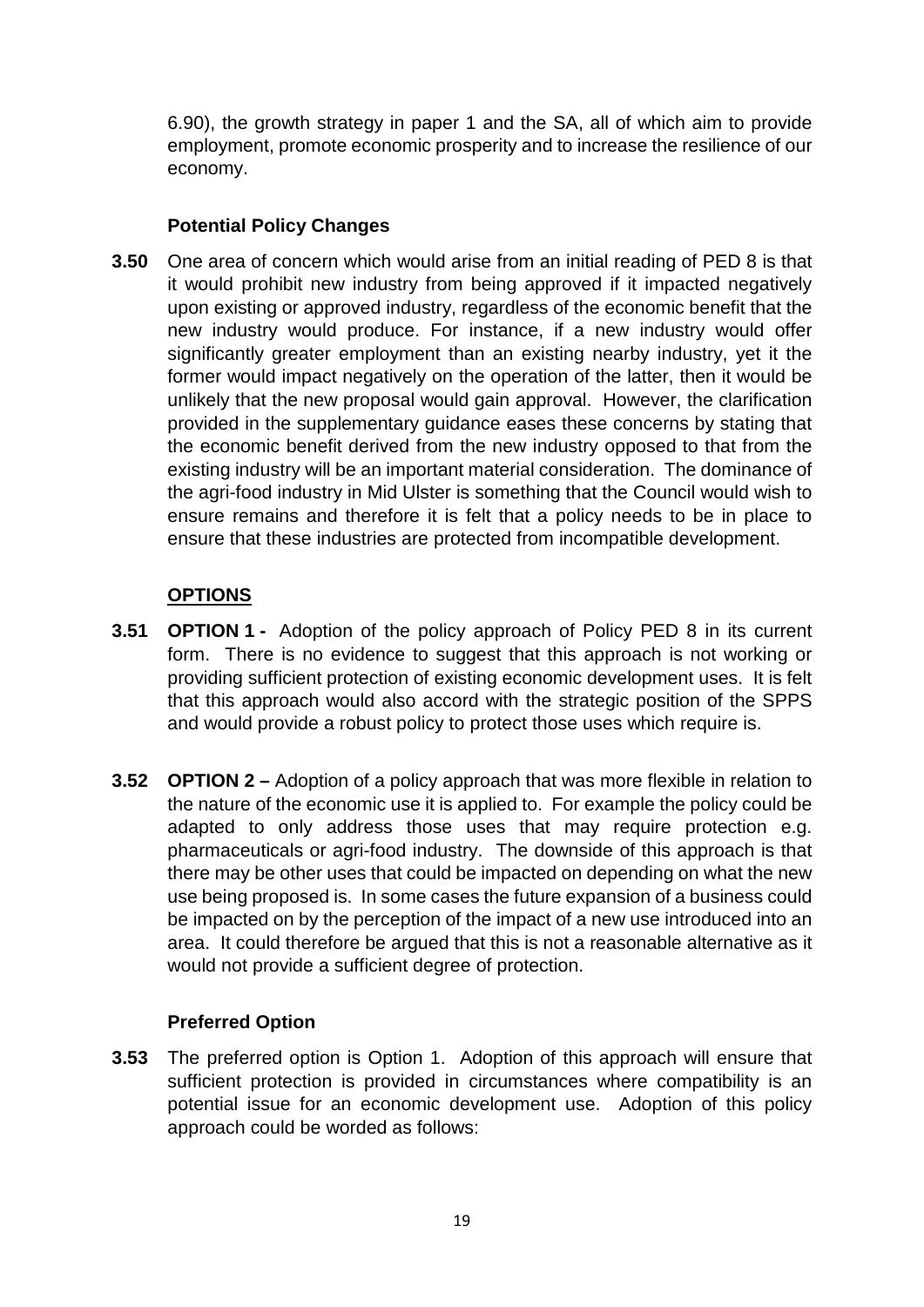• **A proposal for development in the vicinity of an existing or approved economic development use that would be incompatible with this use or that would prejudice its future operation will not accord with the Plan.**

#### **GENERAL CRITERIA FOR ECONOMIC DEVELOPMENT – Policy PED9**

- **3.53** It is considered that Policy PED9 contains all of those planning considerations that will be contained within the General Principles and therefore is essentially a repeat of the issues that would be considered in the determination of any planning application irrespective of the use being proposed e.g. compatibility, amenity impact, impact on natural and built heritage, flood risk, noise, emissions, road safety, traffic, access, site layout and design, boundary treatment, integration. Indeed Paragraph 6.91 of the SPPS states that "all planning applications must be assessed in accordance with normal planning criteria, relating to such considerations as access arrangements, design and environmental considerations." This means that as well as satisfying the criteria stipulated by the policy for the relevant category of economic development, all proposals must also meet general criteria such as those outlined above.
- **3.54** It is therefore suggested that there is no specific need for a separate planning policy to deal with these issues within the context of economic development and that these issues will be contained within the General Principles of the LDP.

# **4.0 Conclusions**

**4.1** Economic development is an important source of employment in Mid Ulster. Between 2011- 2013, the amount of jobs available in Mid Ulster grew by 2,368, or 5.2%. [6](#page-19-0) This is second only to Belfast in terms of absolute job creation and by far and away the highest of all Districts in terms of relative increase in jobs, as the table below will show. These figures show a healthy rate of job growth in Mid Ulster, which has taken place during the lifetime of PPS4. Given that around 27.5% of all jobs in Mid Ulster are manufacturing jobs compared to the NI average of just under 11%<sup>7</sup>, it is safe to assume that a large proportion of these new jobs have been in the manufacturing sector and are therefore dependent upon planning policy relating to industry and industrial land i.e. PPS 4. However, research carried out shows that the manufacturing sector is unlikely to grow significantly in the next 10-15 years and therefore it is important for policy to also promote the growth of office based service sectors, which it is felt can be achieved through this policy, if reflected primarily by the local policies plan. It is clear from this paper that there are aspects of the current operational planning policy within PPS4 that need to be tailored to address the local circumstances described earlier in the paper. The options presented of course will have to be tested and assessed in the context of Sustainability Appraisal

<span id="page-19-0"></span> $6$  DETI census of employment 2013, 31 $^{\text{st}}$  July 2014, p. 8

<span id="page-19-1"></span><sup>&</sup>lt;sup>7</sup> DETI Census of employment 2013, 31<sup>st</sup> July 2014 – P. 3 and spreadsheet entitled Census District Council Area SIC2007 Section